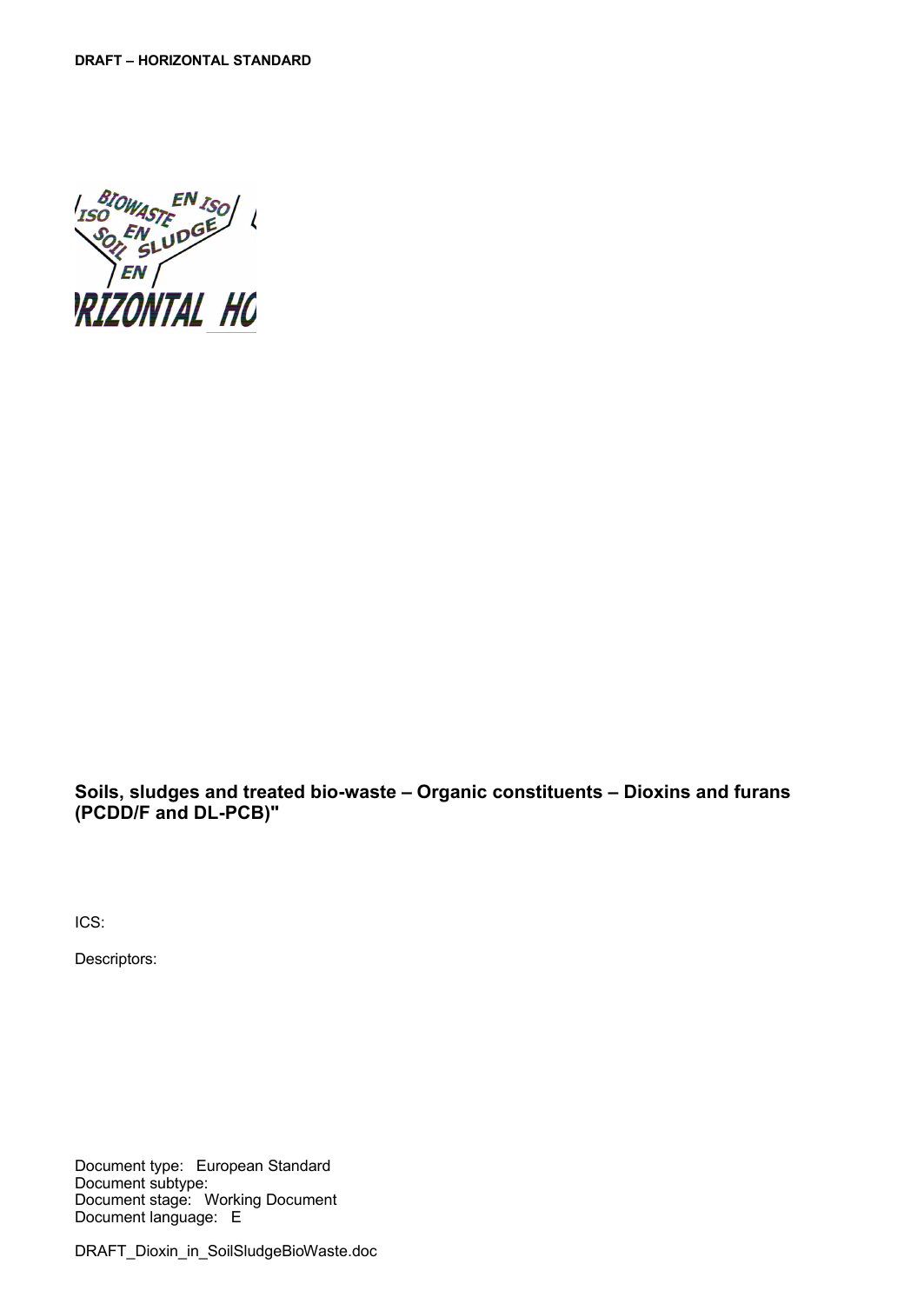# **Contents**

| 1              |  |
|----------------|--|
| $\mathbf{2}$   |  |
| 3              |  |
| 4              |  |
| 5              |  |
| 6              |  |
| 6.1            |  |
| 6.2            |  |
| 7              |  |
| 7.1            |  |
| 7.2<br>7.3     |  |
| 7.4            |  |
| 7.5            |  |
| 8              |  |
| 8.1            |  |
| 8.2            |  |
|                |  |
| 9.1            |  |
| 9.2<br>9.3     |  |
| 9.3.1          |  |
| 9.3.2          |  |
| 9.3.3          |  |
| 9.3.4<br>9.4   |  |
| 9.5            |  |
|                |  |
| 10<br>10.1     |  |
| 10.2           |  |
| 10.3           |  |
| 10.4           |  |
| 10.5<br>10.6   |  |
| 10.6.1         |  |
| 10.6.2         |  |
| 10.6.3         |  |
| 10.7<br>10.7.1 |  |
| 10.7.2         |  |
| 10.7.3         |  |
|                |  |
| 11             |  |
|                |  |
| A.1            |  |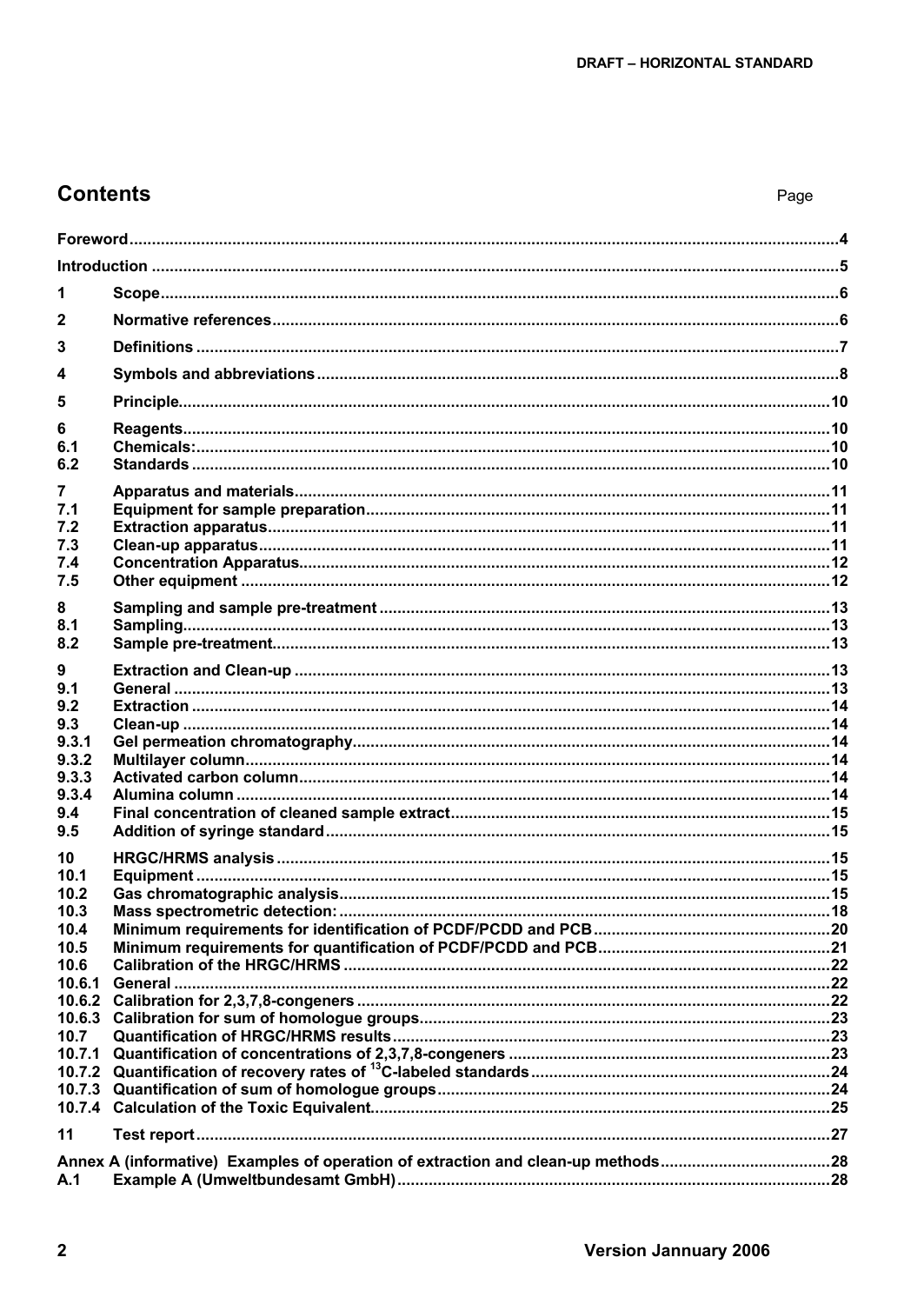### DRAFT - HORIZONTAL STANDARD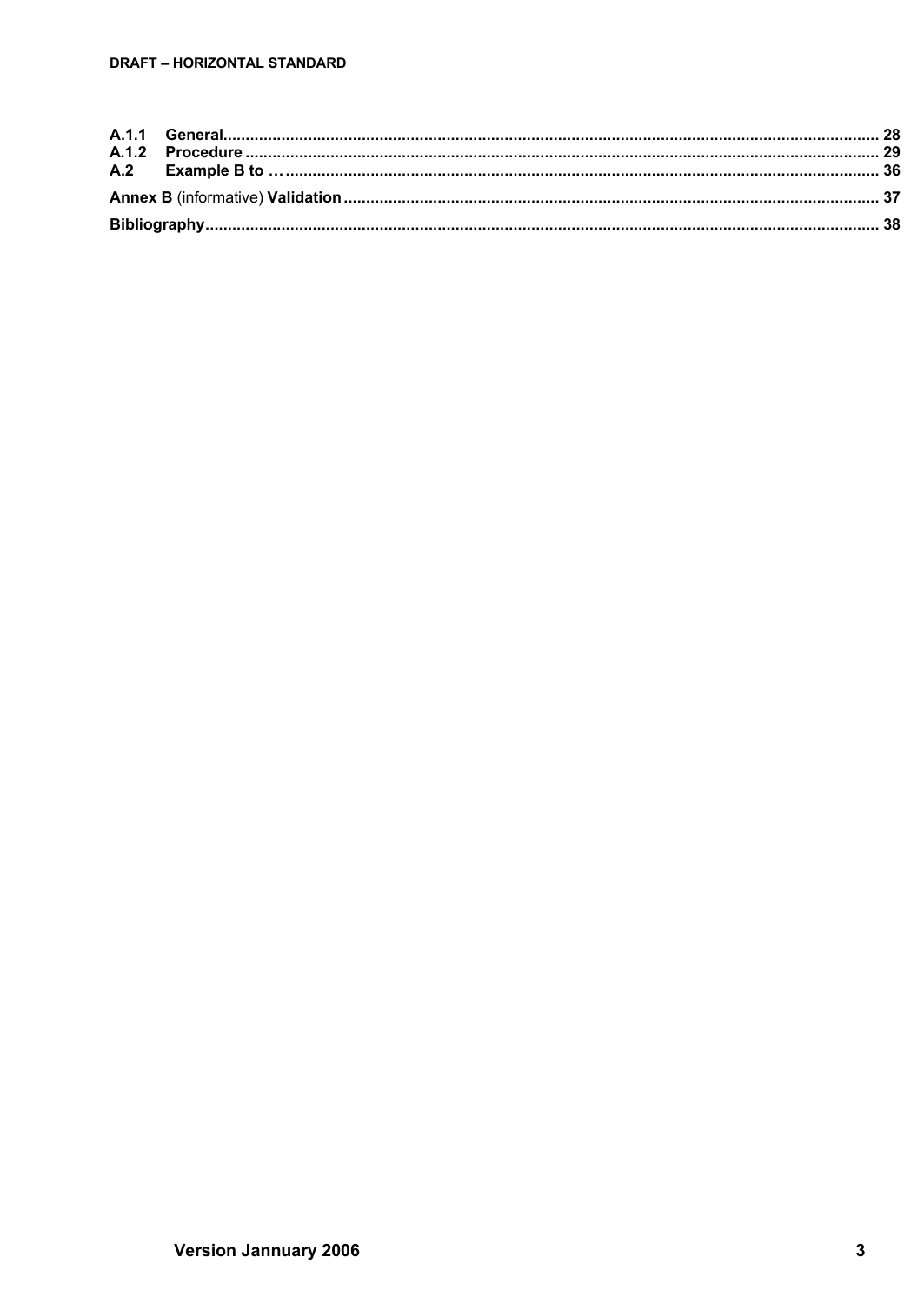# <span id="page-3-0"></span>**Foreword**

The European project HORIZONTAL is focused on the standardisation of analytical methods for the analyses of various inorganic and organic contaminants in soil, sludge and bio waste. During the preparation of the project, several desk studies have been started to elaborate the possibility of horizontal standardisation on specific subjects. One of these subjects was the horizontal standardisation of Polychlorinated Dibenzo-pdioxins and Polychlorinated Dibenzofurans (PCDD/F) together with the Dioxinlike Polychlorinated Biphenyls (DL-PCB).

This document has been developed in the framework of the project 'Horizontal-ORG'. based on the results of a desk study. Numerous established test methods published in literature, available CEN and ISO standards and various guidelines from official bodies have been reviewed, compiled and described in this study. After discussion with the project partners and other interested parties the draft-standard has been developed as an modular horizontal method.

This standard is applicable for the determination of PCDD/F and dioxin.like PCBs in soil, sludge and treated biowaste. It may also be applicable for other sample categories of plant origin and mineral origin.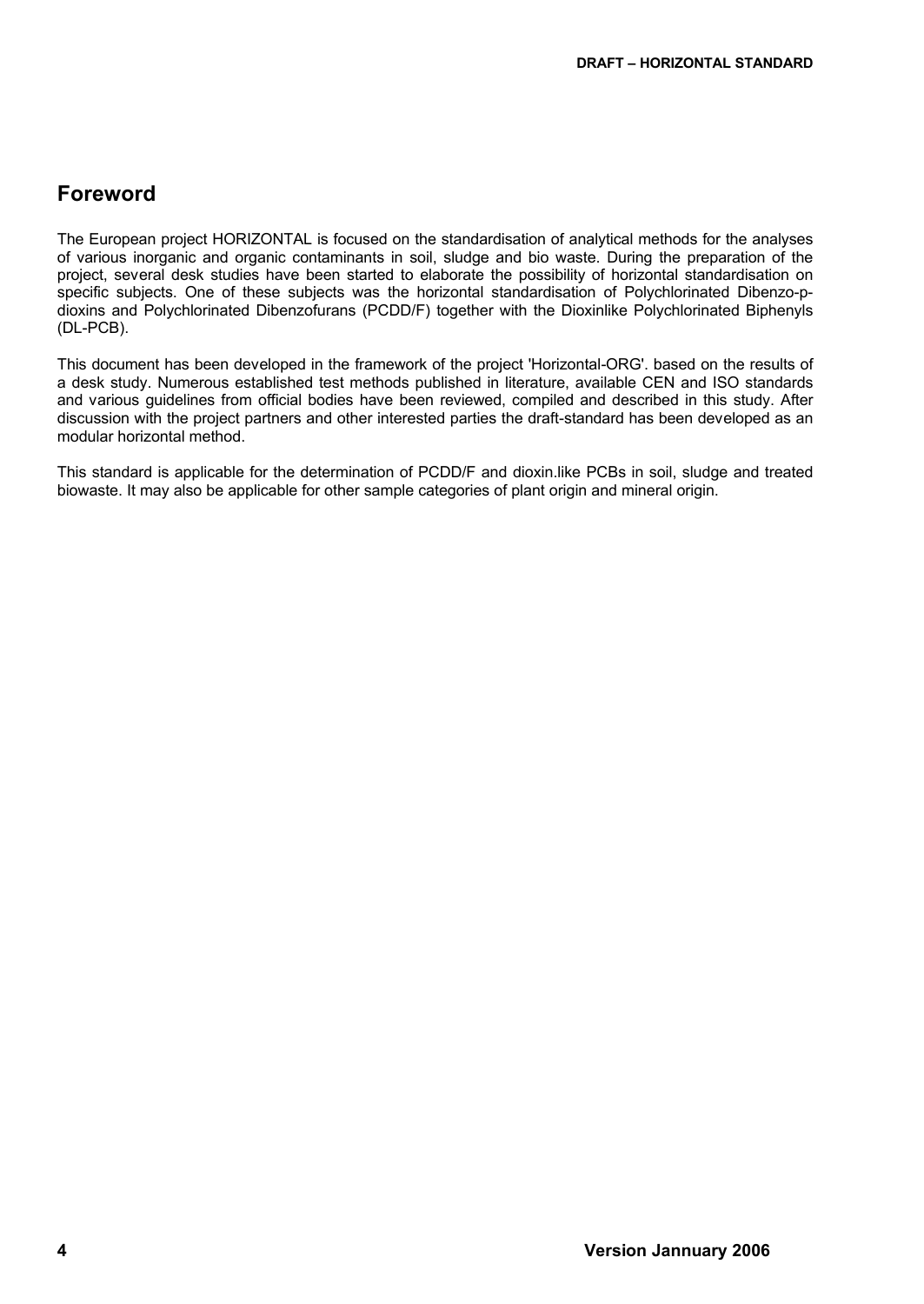# <span id="page-4-0"></span>**Introduction**

Two groups of related chlorinated aromatic ethers are known as polychlorinated dibenzo-p-dioxins (PCDDs) and polychlorinated dibenzofurans (PCDFs); they consist of a total of 210 individual substances (congeners): 75 PCDDs and 135 PCDFs.

A group of chlorinated aromatic compounds similar to polychlorinated dibenzodioxins (PCDDs) and polychlorinated dibenzofurans (PCDFs) is known as polychlorinated biphenyls (PCBs) which consist of 209 individual substances.

PCDDs and PCDFs can form in the combustion of organic materials; they also occur as undesirable byproducts in the manufacture or further processing of chlorinated organic chemicals. PCDDs/PCDFs enter the environment via these emission paths and through the use of contaminated materials. In fact, they are universally present at very small concentrations. The 2,3,7,8-substituted congeners are toxicologically significant. Toxicologically much less significant than the tetrachlorinated to octachlorinated dibenzodioxins/dibenzofurans are the 74 monochlorinated to trichlorinated dibenzodioxins/dibenzofurans.

PCBs have been produced over a period of approx. 50 years until the end of the 1990s for the purpose of different use in open and closed systems, e.g. as electrical insulators or dielectric fluids in capacitors and transformers, as specialised hydraulic fluids, as a plasticizer in sealing material etc. World-wide more than one million tons of PCBs were produced.

PCDD/F as well as PCBs are emitted during thermal processes as e.g. waste incineration. PCB can contribute considerably to the total WHO-TEQ. In 1997 a group of experts of the World Health Organisation (WHO) fixed toxicity equivalent factors (TEFs) for PCDDs/PCDFs and 12 PCBs, known as dioxin-like PCBs. These 12 dioxin-like PCBs consist of four non-ortho PCBs and eight mono-ortho PCBs (no or only one chlorine atoms in 2-, 2'-, 6- and 6'-position), having a planar or mostly planar structure.

Only skilled operators who are trained in handling highly toxic compounds should apply the method described in this Standard.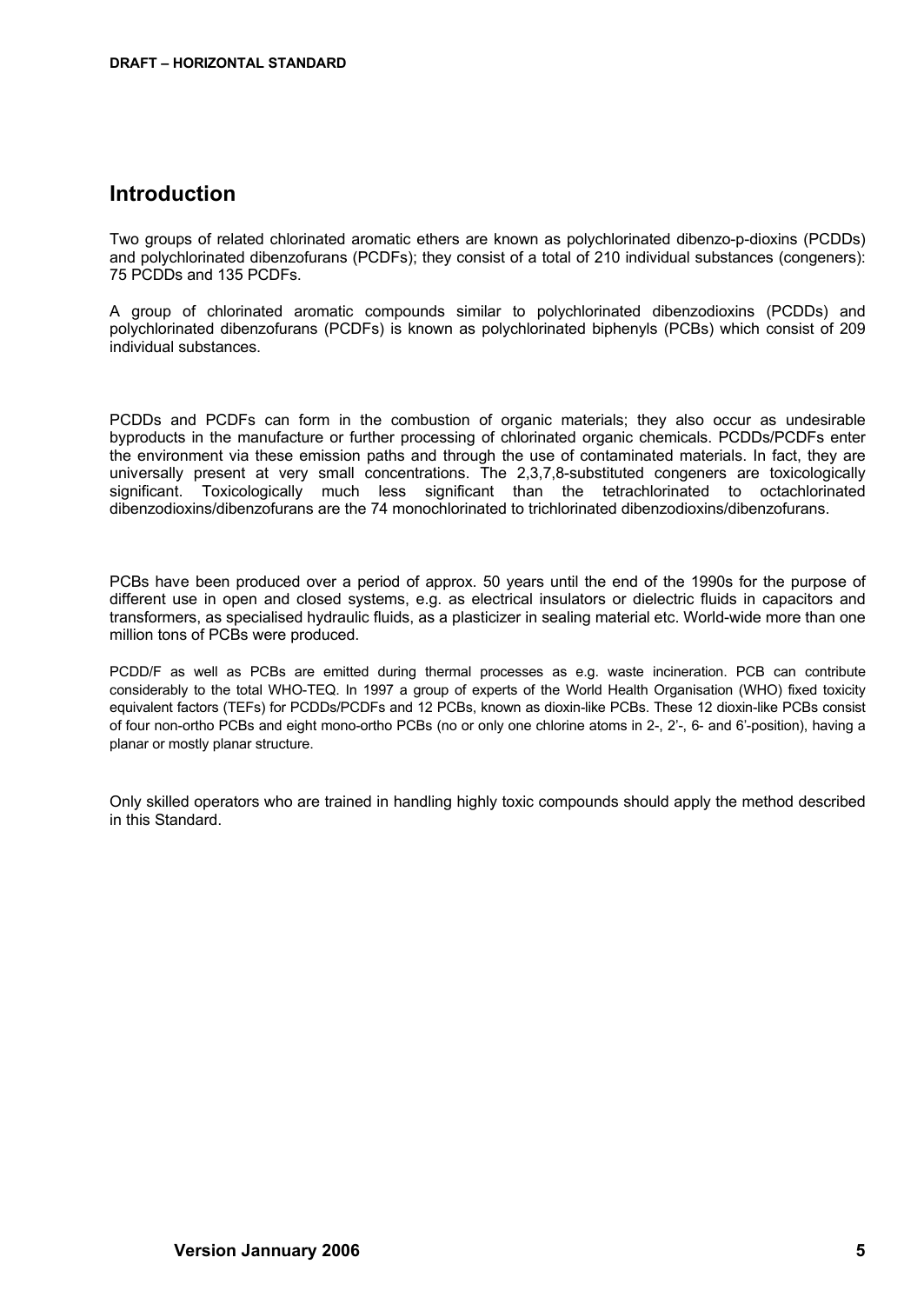# <span id="page-5-1"></span>**1 Scope**

This European standard specifies a method for quantitative determination of 17 2,3,7,8-chlorine substituted Dibenzo-p-dioxins and Dibenzofurans and dioxin-like Polychlorinated Biphenyls in soil, sludge, sediments and biowaste using liquid column chromatographic clean up methods and GC/HRMS.

The limit of detection is dependant on the kind of sample, the congener, the used equipment, the quality of chemicals used for extraction and clean-up. Under the quality requirements specified in this standard, limits of detection better than 1 ng/kg should be achieved.

This method is "performance based". It is permitted to modify the method if all performance criteria given in this method are met.

# <span id="page-5-0"></span>**2 Normative references**

This European Standard incorporates by dated or undated reference, provisions from other publications. These normative references are cited at appropriate places in the text and the publications are listed hereafter. For dated references, subsequent amendments to or revisions of any of these publications apply to this European Standard only when incorporated in it by amendment or revision. For undated references the latest edition of the publication referred to applies (including amendments).

The following normative documents contain provisions which, through reference in this text, constitute provisions of this European standard.

ISO 14507 Soil quality - Guidance for sample pretreatment for the determination of organic contaminants in soil.

ISO/DIS 16720 Soil quality - Pretreatment of samples by freeze drying for subsequent analysis

EN 1948-2 Stationary source emissions - Determination of the mass concentration of PCDDs/PCDFs and dioxin-like PCBs - Part 2: Extraction and clean-up of PCDDs/PCDFs

EN 1948-3 Stationary source emissions - Determination of the mass concentration of PCDDs/PCDFs and dioxin-like PCBs - Part 3: Identification and quantification of PCDDs/PCDFs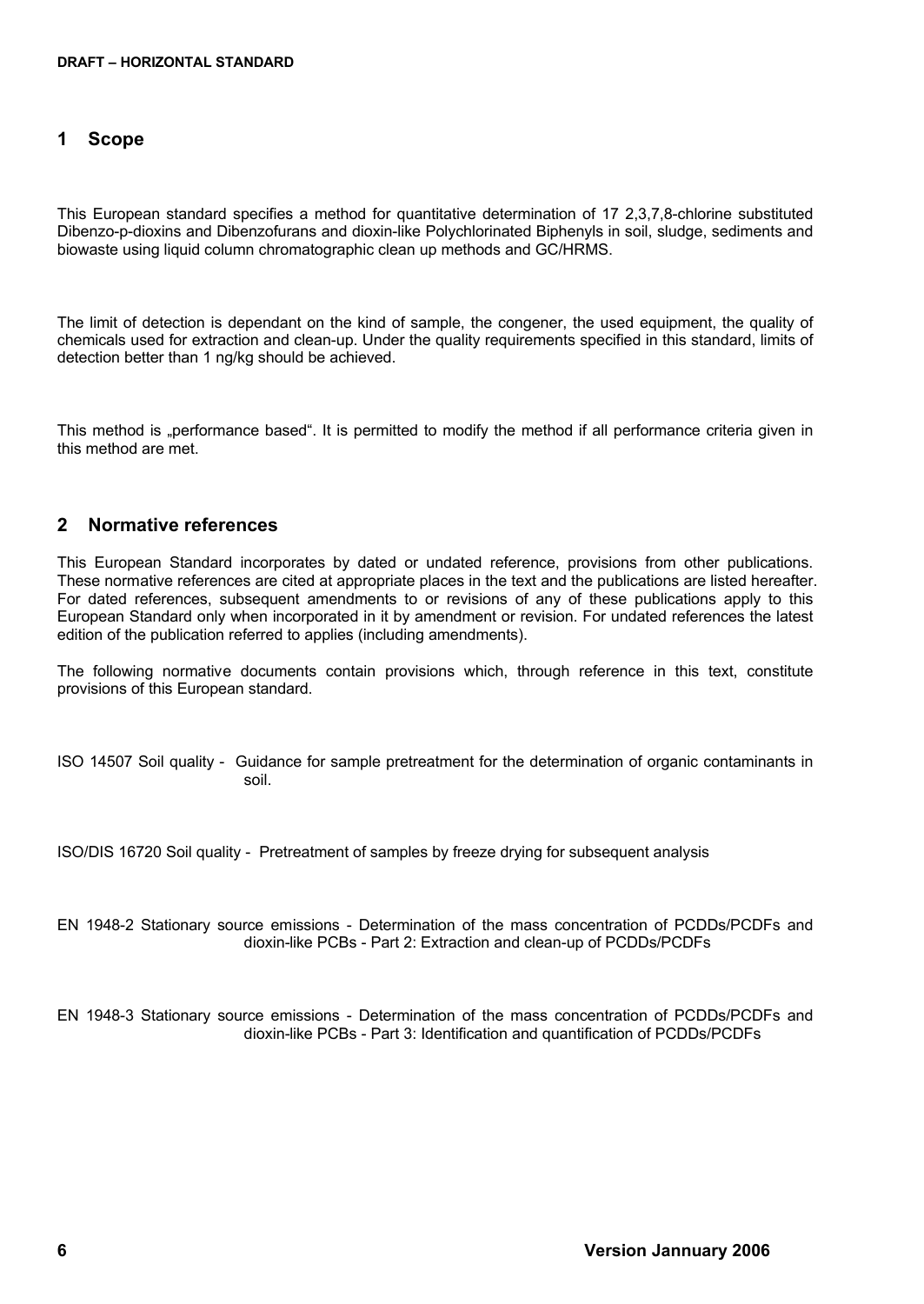# <span id="page-6-0"></span>**3 Definitions**

For the purposes of this [European Standard,](#page-0-0) the following terms and definitions apply.

#### **dioxin-like PCBs**

non- and mono-ortho PCB having a affinity to the Ah-receptor, showing similar toxical effects as the 2,3,7,8 substituted PCDDs/PCDFs according to WHO [5].

#### **marker PCBs**

The seven PCBs 28, 52, 101, 118, 138, 153, 180

#### **spiking**

addition of 13C12-labelled PCDD/F or PCB standards

#### **operational performance characteristics**

measures which deal with the influence of the physical and chemical environment and maintenance problems, for example; mains voltage, temperature, supply of certain substances, set-up time, period of unattended operation (ISO 6879:1995) [7]

#### **statistical performance characteristics**

measures which quantify, for measured values, the possible deviations resulting from the random part of the measuring process; these are, for example, repeatability or instability (ISO 6879:1995) [7]

#### **analytical blank**

a blank sample covering the complete analytical procedure including extraction, clean-up, identification and quantification including all the relevant reagents and materials

#### **extraction standard**

13C12-labelled PCDD/Fs and PCBs, added before extraction and used for calculation of results

#### **recovery standard**

13C12-labelled PCDD/Fs and PCBs, added before injection into the GC and used for calculation of recovery rates of extraction standards

#### **keeper**

high boiling point solvent added to the sampling standard solution

#### **congener**

any one of the 210 individual PCDD/Fs or any one of the 209 individual PCBs

## **PCDD/PCDF isomers**

PCDDs or PCDFs with identical chemical composition but different structure

### **PCB isomers**

PCBs with identical chemical composition but different structure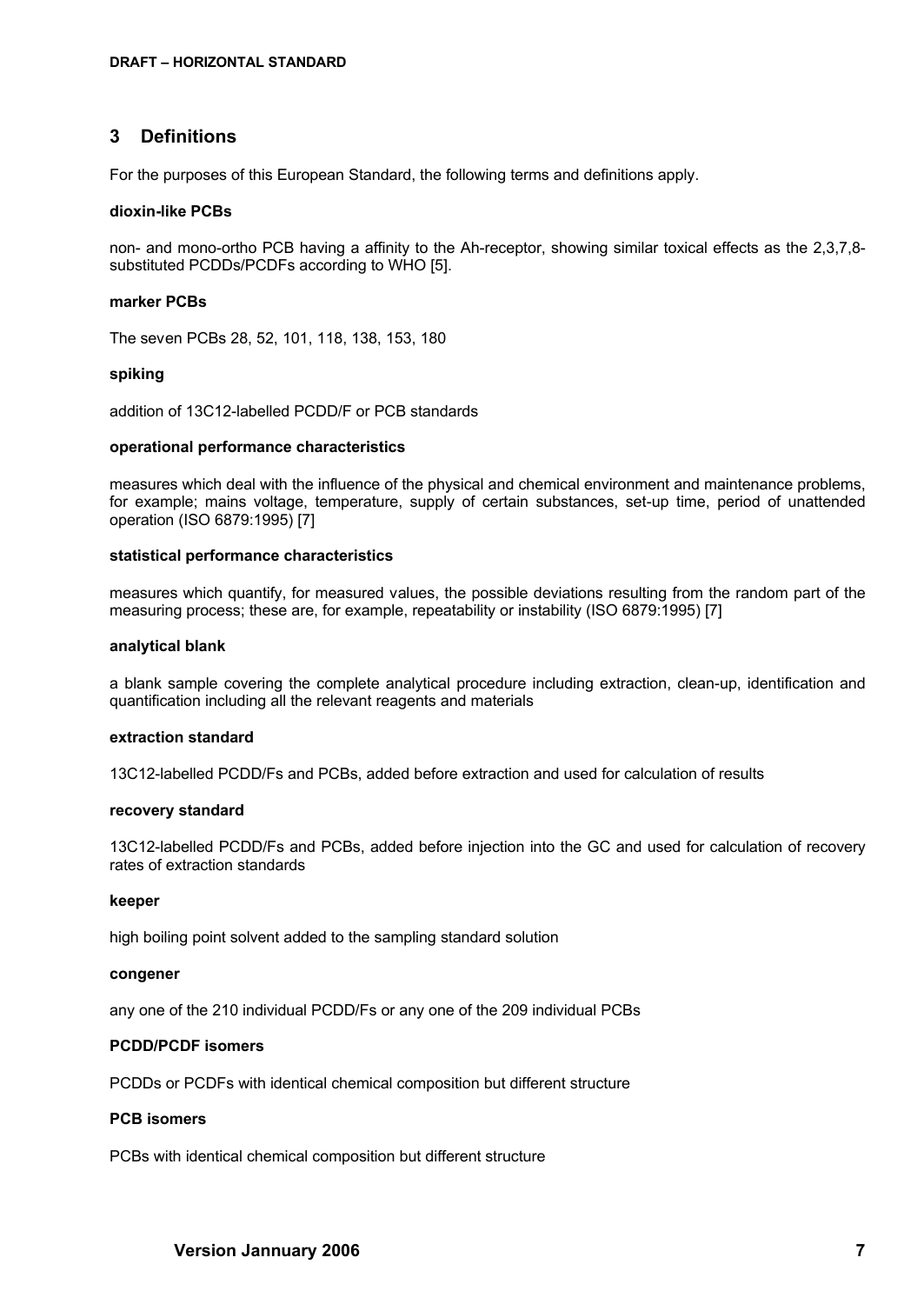#### **pattern**

defined as a chromatographic print of any series of PCDD, PCDF or PCB isomers.

#### **profile**

graphic representation of the analysed concentrations.

#### **Limit of detection (LOD)**

The limit of detection is expressed as the mean sample blank value plus three times the standard deviation (3s) of the blank. (EUROCHEM Guide)

### **Limit of quantification (LOQ)**

The limit of quantification is expressed as the mean sample blank value plus, either, five, six or ten times the standard deviation of the blank. (EUROCHEM Guide)

# <span id="page-7-0"></span>**4 Symbols and abbreviations**

#### **WHO-TEF**

Toxic equivalent factor proposed by WHO in 1997 (for detailed description, see Annex A)

#### **I-TEF**

International toxic equivalent factor proposed by NATO-CCMS in 1988 (for detailed description, see Annex A)

#### **WHO-TEQ**

Toxic equivalent obtained by multiplying the mass determined with the corresponding WHO-TEF including

PCDDs, PCDFs and PCBs (for detailed description, see Annex A). WHO-TEQ PCB, WHO-TEQ PCDD/F, should be used to distinguish different compound classes.

### **I-TEQ**

International toxic equivalent obtained by multiplying the mass determined with the corresponding I-TEF including PCDDs and PCDFs (for detailed description, see Annex A). Should only be used for comparison with older data

#### **HRGC**

High resolution gas chromatography

#### **HRMS**

High resolution mass spectrometry

### **PCDD/PCDF or PCDD/F**

Polychlorinated dibenzo-p-dioxins/dibenzofurans

# **TCDD**

Tetrachlorodibenzo-p-dioxin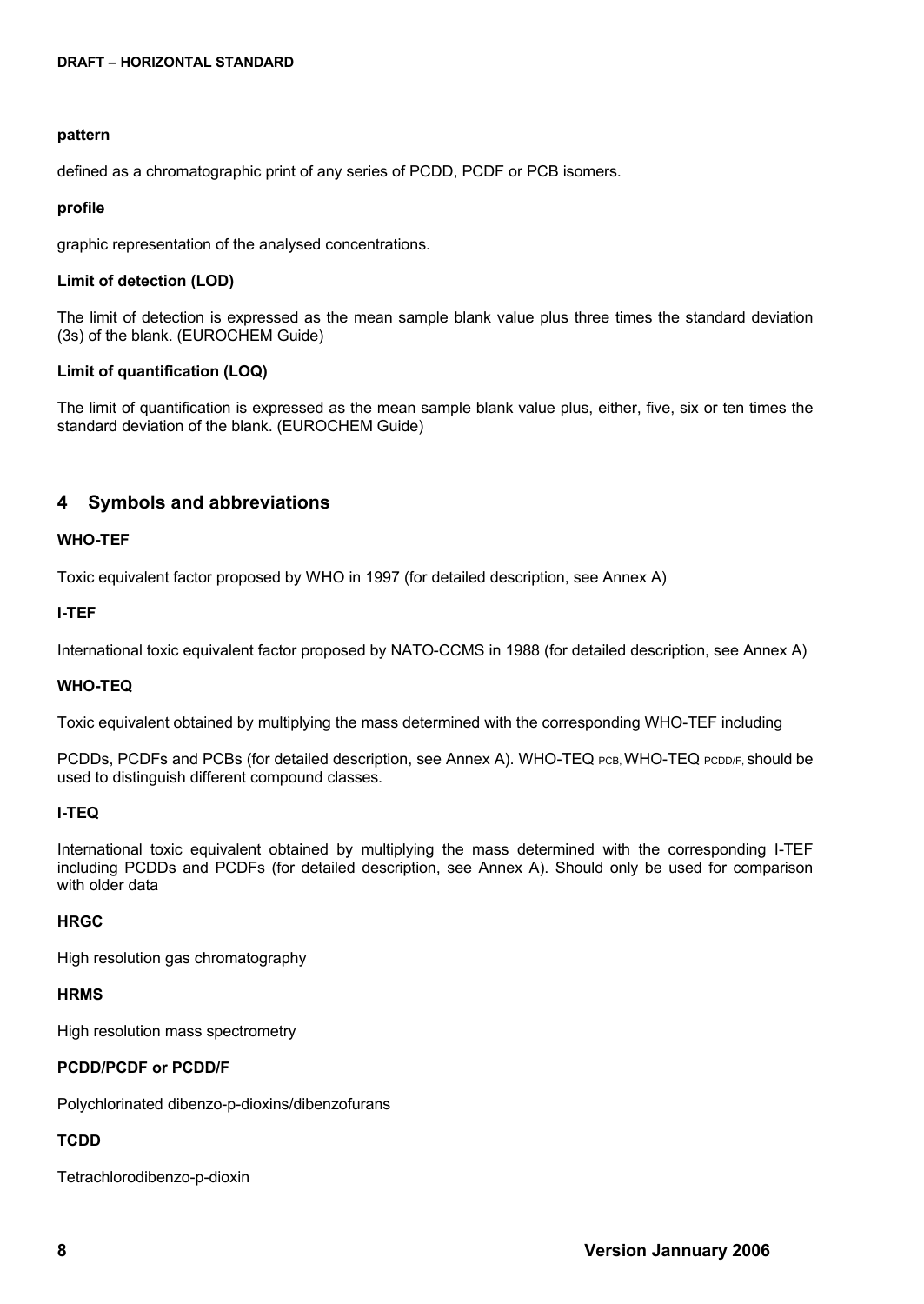# **PeCDD**

Pentachlorodibenzo - p -dioxin

### **HxCDD**

Hexachlorodibenzo - p -dioxin

# **HpCDD**

Heptachlorodibenzo - p -dioxin

# **OCDD**

Octachlorodibenzo-p-dioxin

**TCDF**

Tetrachlorodibenzofuran

# **PeCDF**

Pentachlorodibenzofuran

**HxCDF**

Hexachlorodibenzofuran

**HpCDF**

Heptachlorodibenzofuran

# **OCDF**

Octachlorodibenzofuran

**PCB**

Polychlorinated biphenyl

**TCB** 

Trichlorobiphenyl

# **TeCB**

Tetrachlorobiphenyl

# **PeCB**

Pentachlorobiphenyl

**HxCB** 

Hexachlorobiphenyl

**HpCB**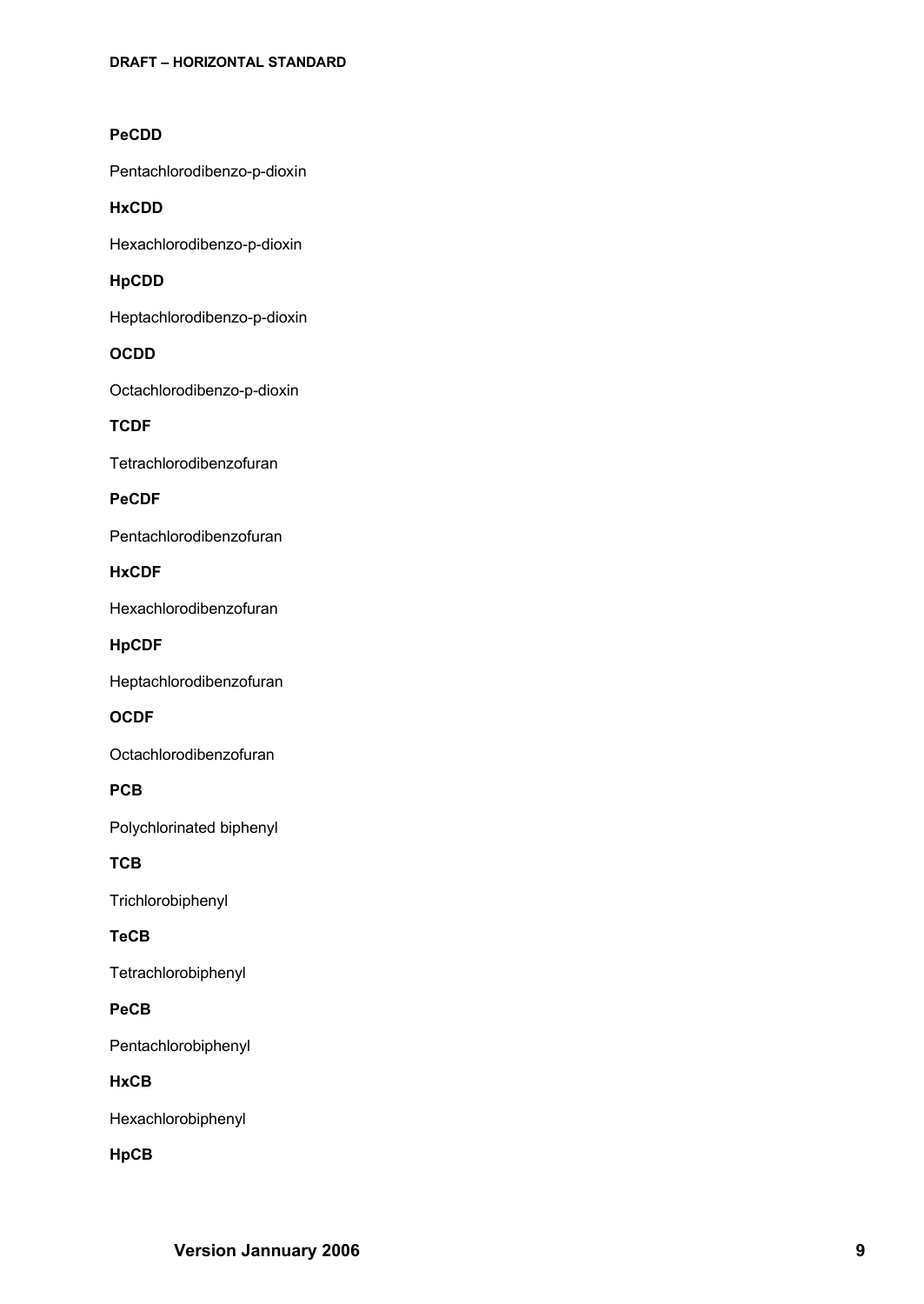Heptachlorobiphenyl

### **PTFE**

Polytetrafluoroethylene

# <span id="page-9-3"></span>**5 Principle**

This Standard is based on the use of the gas chromatography/mass spectrometry combined with the isotope dilution technique to enable the separation, detection and quantification of PCDD/PCDF and DL-PCB in soil, sludge and biowaste. For the isotope dilution method 17 labelled PCDD/F and 12 labelled PCB cleanup standards are used. The extracts for the GC/MS measurements contain one or two recovery standards. The gas chromatographic parameters offer information which enables the identification of isomers (position of Cl substituents) whereas the mass spectrometric parameters enable the differentiation between congeners with different numbers of chlorine substituents and between dibenzo-p-dioxins, furans and PCB.

Soil, sludge or biowaste is sampled according to EN yyyy: (Horizontal standard module(s) for sampling of sludge, soil and waste). <sup>13</sup>C<sub>12</sub>-labelled PCDD/F and PCB congeners are added prior to extraction and HRGC/HRMS measurement. Losses during extraction and clean-up are detected and compensated by using these added congeners as internal extraction standards for quantification together with recovery standards which are added just before the HRGC/HRMS analysis. For the determination of these substances it is necessary to separate PCBs from PCDDs/PCDFs and vice versa.

The main purpose of the clean-up procedure of the raw sample extract is the removal of sample matrix components, which may overload the separation method, disturb the quantification or otherwise severely impact the performance of the identification and quantification method and the separation of PCDD/F from DL-PCB. Furthermore, an enrichment of the analytes in the final sample extract is achieved. Extraction procedures are normally based on soxhlet or equivalent extraction methods of dried preferable freezedried samples. Sample clean-up is usually carried out by multi-column liquid chromatographic techniques using different adsorbents. The determination of PCDD/F and PCBs is based on quantification by the isotopedilution technique using HRGC/HRMS.

# <span id="page-9-2"></span>**6 Reagents**

# <span id="page-9-1"></span>**6.1 Chemicals:**

Solvents used for extraction and clean-up have to be of pesticide grade or equivalent quality and checked for blanks. Adsorbents like alumina oxide, silica gel, celite and ohters used for clean-up have to be of p.a. qualtity or better and precleaned and activated if necessary.

A specific list of solvents and chemicals can be found in the example methods i[n Annex](#page-27-1) A

# <span id="page-9-0"></span>**6.2 Standards**

<sup>13</sup>C-spiking solution for PCDD/F (Extraction Standard)

<sup>13</sup>C-spiking solution for PCB (Extraction Standard)

Calibration solution PCDD/F

Calibration solution PCB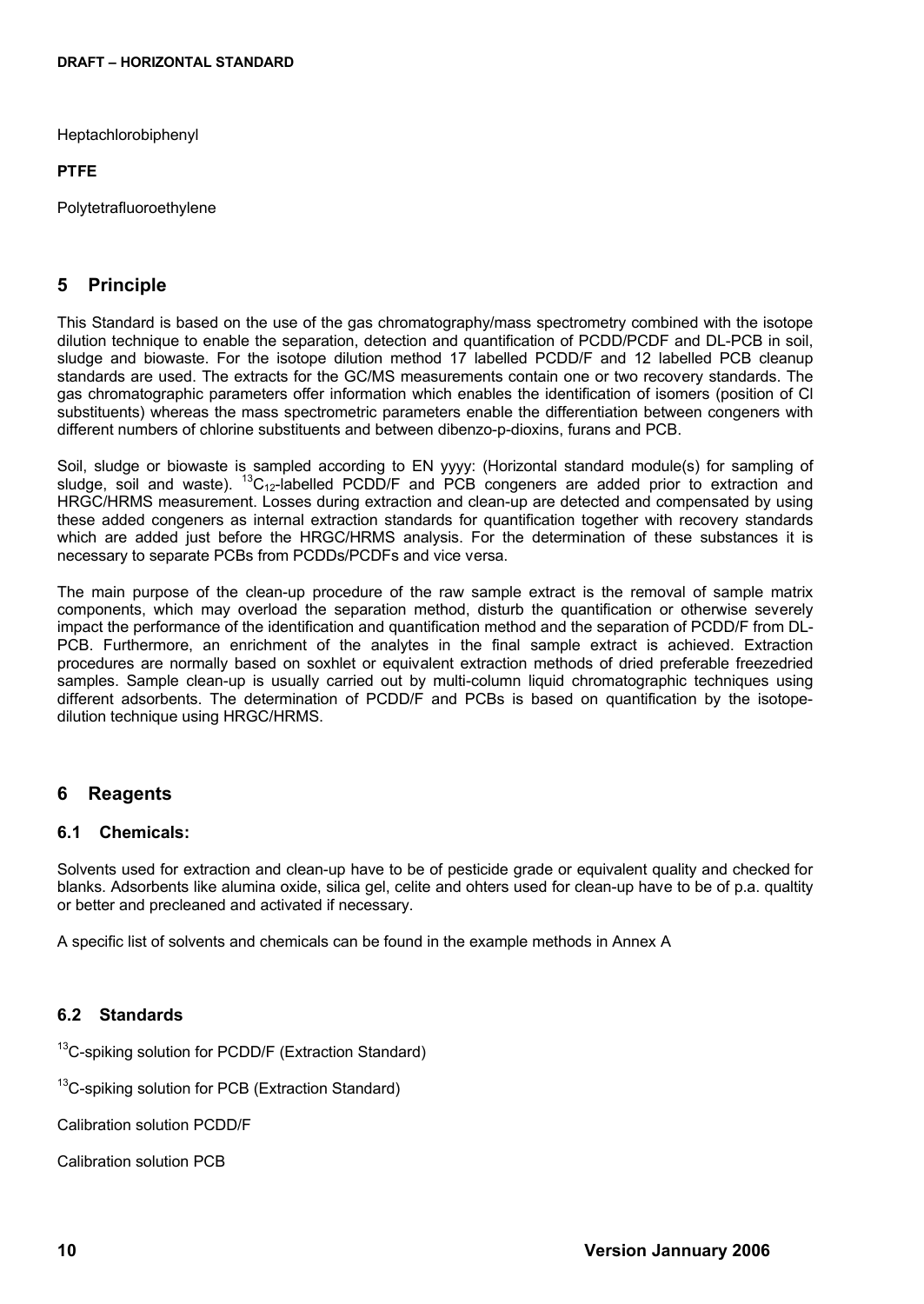Syringe standard PCDD/F

Syringe standard PCB

An example for concentrations of the above mentioned standard solutions can be found in the example method in [Annex](#page-27-1) A

# <span id="page-10-3"></span>**7 Apparatus and materials**

The apparatus and materials listed below are meant as minimum requirements for "conventional" sample treatment with soxhlet extraction and column chromatographic clean-up. Additional apparatus and materials may be necessary due to different methods of sample extraction and clean-up methods.

### <span id="page-10-2"></span>**7.1 Equipment for sample preparation**

Laboratory fume hood, of sufficient size to contain the sample preparation equipment listed below.

**Desiccator** 

Balances, consisting of an analytical type capable of weighing 0,1 mg and a top-loading type capable of weighing 10 mg.

### <span id="page-10-1"></span>**7.2 Extraction apparatus**

Soxhlet extractor consisting of:

- a) Soxhlet, 50 mm ID, 200 ml capacity with 500 ml round bottom flask;
- b) thimble, 43 x 123 to fit Soxhlet;
- c) hemispherical heating mantle, to fit 500 ml round-bottom flask.

### <span id="page-10-0"></span>**7.3 Clean-up apparatus**

Disposable pipettes, either disposable Pasteur pipettes, or disposable serological pipettes

Glass chromatographic columns of the following sizes:

150 mm long x 8-mm ID, with coarse-glass frit or glass-wool plug and 250 ml reservoir;

200 mm long x 15 mm ID, with coarse-glass frit or glass-wool plug and 250 ml reservoir;

300 mm long x 25 mm ID, with 300 ml reservoir and glass or fluoropolymer stopcock.

Oven, capable of maintaining a constant temperature ( $\pm$  5 °C) in the range of 105°C to 250 °C for baking and storage of adsorbents.

## **Version Jannuary 2006 11**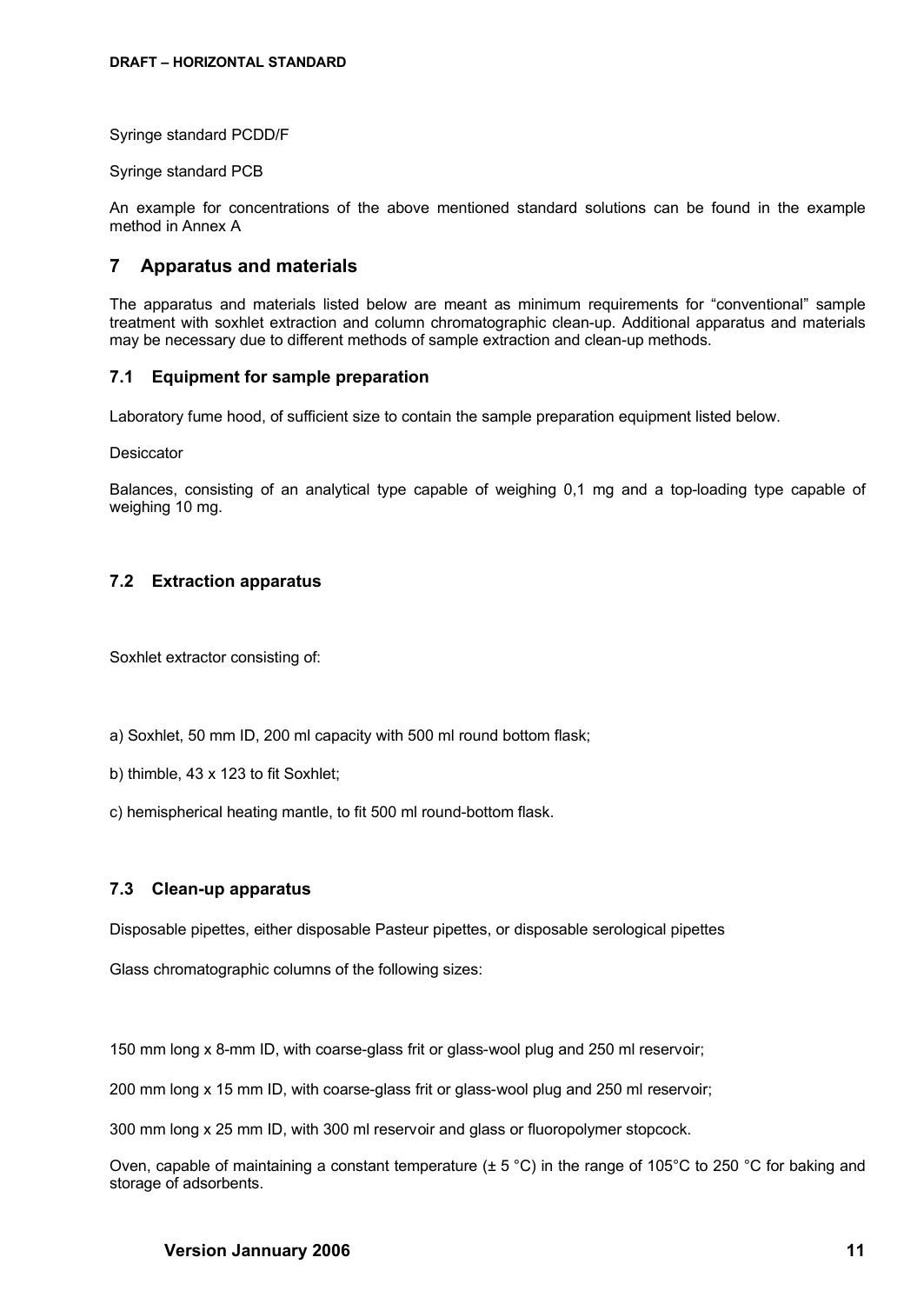# <span id="page-11-1"></span>**7.4 Concentration Apparatus**

Rotary evaporator, equipped with a variable temperature water bath and:

- a) vacuum source for rotary evaporator equipped with shutoff valve at the evaporator and vacuum gauge;
- b) recirculating water pump and chiller (use of tap water for cooling the evaporator wastes large volumes of water and can lead to inconsistent performance as water temperatures and pressures vary);
- c) round-bottom flask, 100 ml and 500 ml or larger, with ground-glass fitting compatible with the rotary evaporator.

Nitrogen blowdown apparatus, equipped with water bath controlled in the range of 30°C to 60 °C, installed in a fume hood.

Sample vials, of the following types:

a) amber glass 2 ml to 5 ml with fluoropolymer-lined screw-cap;

b) glass, 0.3 ml, conical, with fluoropolymer-lined screw or crimp cap.

# <span id="page-11-0"></span>**7.5 Other equipment**

Gas chromatograph, with a splitless or on-column injection port for capillary column, temperature program with isothermal hold.

GC column for PCDDs/PCDFs and for isomer specificity for 2,3,7,8-TCDD (e.g., 60 m long x 0,32 mm ID; 0,25 µm; 5 % phenyl, 94 % methyl, 1 % vinyl silicone bonded-phase fused-silica capillary column).

Mass spectrometer, 28 eV to 80 eV electron impact ionization, capable of repetitively selectively monitoring 12 exact masses minimum at high resolution (>6000) during a period of approximately one second.

The mass spectrometer (MS) shall be interfaced to the GC such that the end of the capillary column terminates within 1 cm of the ion source but does not intercept the electron or ion beams.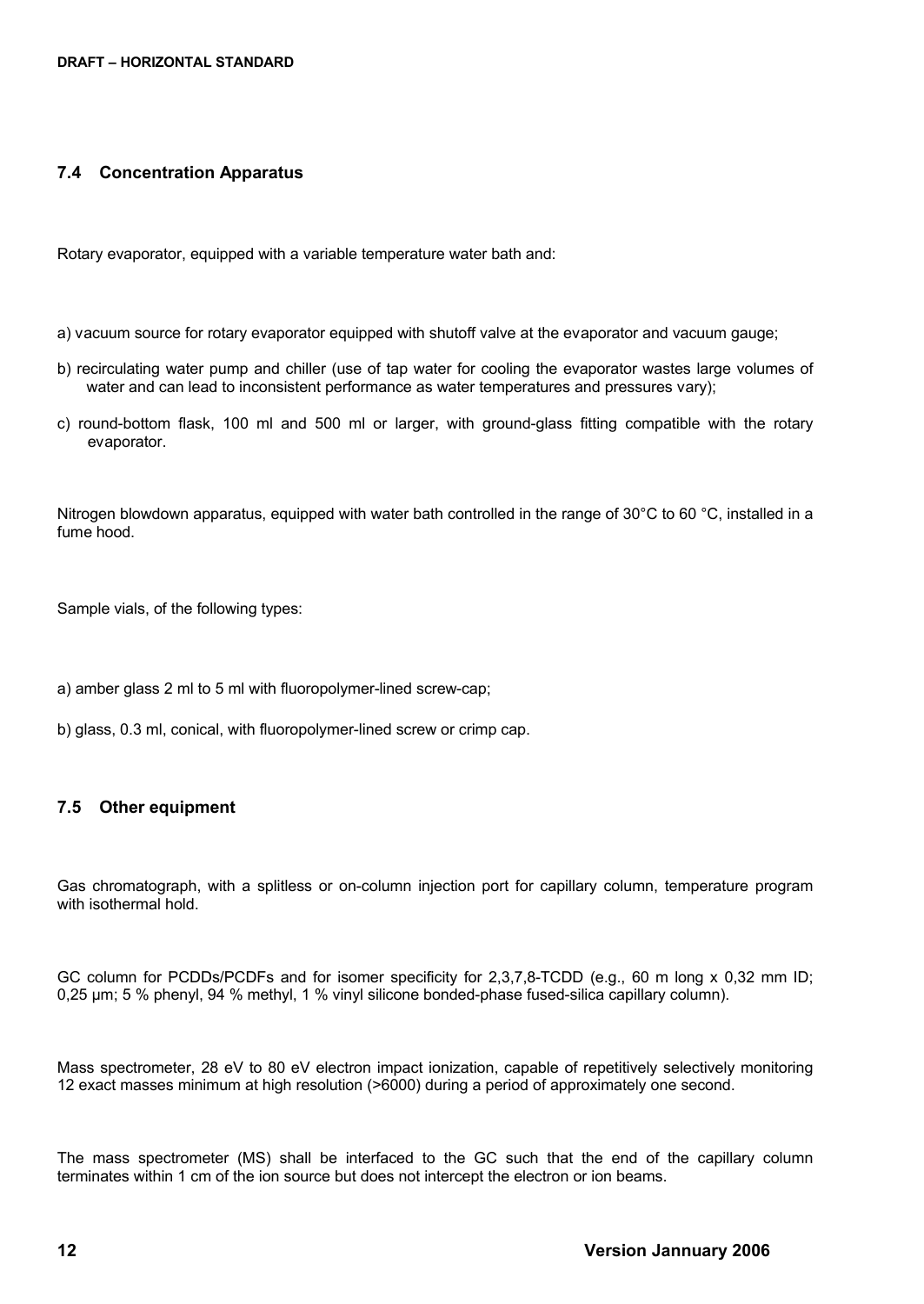Data system, capable of collecting, recording, and storing MS data.

# <span id="page-12-4"></span>**8 Sampling and sample pre-treatment**

### <span id="page-12-3"></span>**8.1 Sampling**

Sampling should be carried out in accordance with EN yyyy: (Horizontal standard module(s) for sampling of sludge, soil and waste). See Annex A for the specific information assuring the coherence and linkage between the different steps of measurement.

In addition to this standard the following requirements apply. Samples should be stored in suitable containers with an appropriate closure material such as PTFE. Samples to be frozen may be stored in aluminium containers pre-cleaned by heating to 450°C for minimum 4 hours or by rinsing with a non-chlorinated solvent.

Samples should be kept cold (< 8°C) and in the dark. The sample pre-treatment should take place within 24 hours of sampling. Alternatively, samples may be frozen (-18 °C) directly after sampling and kept frozen for a maximum of one month before sample pre-treatment.

### <span id="page-12-2"></span>**8.2 Sample pre-treatment**

Drying and homogenization should be carried out according to EN wwww: (Horizontal standard module(s) for pre-treatment of solid materials

Store the ground material in a desiccator or a tightly closed glass container.

# <span id="page-12-1"></span>**9 Extraction and Clean-up**

### <span id="page-12-0"></span>**9.1 General**

The determination of PCDDs/PCDFs is based on quantification by the isotope-dilution technique using HRGC/HRMS. <sup>13</sup>C<sub>12</sub>-labelled 2,3,7,8-chlorine substituted PCDD/PCDF congeners are added at different stages of the whole method. Losses during extraction and clean-up can be detected and compensated by using these added congeners as internal standards for quantification together with recovery standards which are added just before the HRGC/HRMS analysis. However, due to possible differences in the binding and adsorption characteristics between the native PCDDs/PCDFs and the <sup>13</sup>C<sub>12</sub>-labelled congeners, which are added during analysis, complete substantiation of the extraction efficiency and compensation of losses during clean-up is not guaranteed. Therefore, in addition the applied methods have to be validated thoroughly. Examples of well-proven extraction and clean-up methods are given in Annex A.

The main purpose of the clean-up procedure of the raw sample extract is the removal of sample matrix components, which may overload the separation method, disturb the quantification or otherwise severely impact the performance of the identification and quantification method and to separate DL-PCB from PCDD/F. Furthermore, an enrichment of the analytes in the final sample extract is achieved. Extraction procedures are normally based on soxhlet extraction of the <2mm fraction of the dry and sieved solid sample. Sample cleanup is usually carried out by multi-column liquid chromatographic techniques using different adsorbents. In principle any clean-up method can be used which recovers the analytes in sufficient quantities. Furthermore, the final sample extract shall not affect adversely the performance of the analytical system or the quantification step. However, all applied methods have to be tested thoroughly and have to pass a set of method validation requirements before they can be employed for emission surveillance. In addition, the verification of the method performance for each single sample has to be part of the applied quality assurance protocol. This Standard describes a framework of method validation and quality control requirements which have to be fulfilled by any applied method.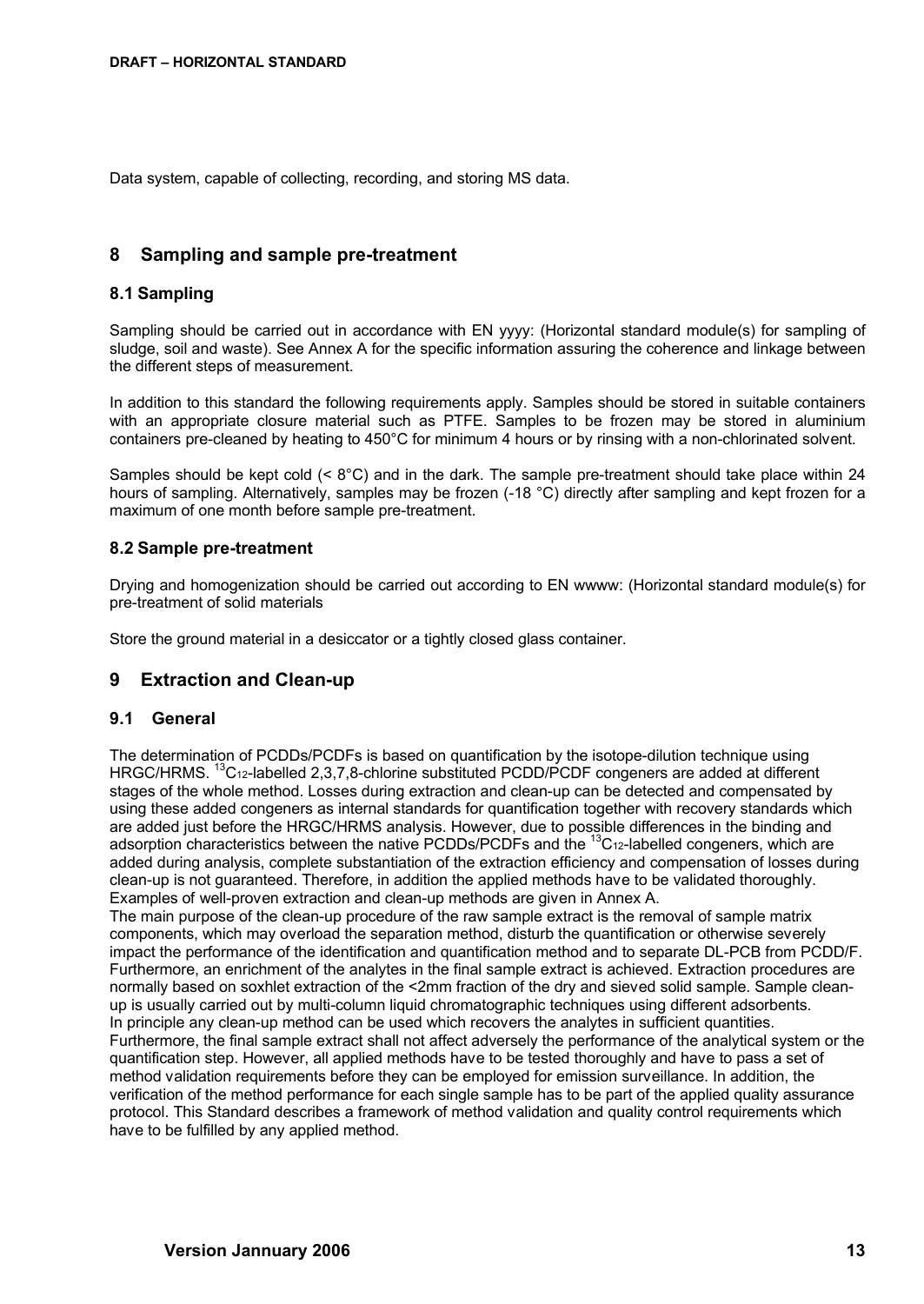In the present Standard the minimum requirements for extraction and clean-up to be met are described as well as examples of operation. The analyst may use any of the example procedures below and in Annex A or any suitable alternative procedures.

## <span id="page-13-5"></span>**9.2 Extraction**

Sample amount used for extraction may vary from 5 to 50 g depending on the expected level of contamination.

The <sup>13</sup>C<sub>12</sub>-labelled 2,3,7,8-chlorine substituted congeners listed in Table XX shall be added before extraction.

The extraction procedure is carried out using Soxhlet extraction with toluene for at least 8 hours.

Other methods like pressurized liquid extraction can also be used but shall be of proven equal performance.

### <span id="page-13-4"></span>**9.3 Clean-up**

Clean-up methods shall prepare the sample extract in an appropriate manner for the subsequent quantitative determination. Clean-up procedures have to concentrate PCDDs/PCDFs and DL-PCBs in the extracts and to remove interfering matrix components present in the raw extract.

Proven clean-up procedures shall be used containing normally two or more of the following techniques which can be combined in different orders. A detailed description of some of the procedures is given in Annex A.

Other methods can also be used but shall be of proven equal performance as the techniques described below:

#### <span id="page-13-3"></span>**9.3.1 Gel permeation chromatography.**

The interesting molecular weight range for PCDDs/PCDFs and DL-PCBs of 200 g/mol to 500 g/mol can be isolated from larger molecules and polymers which might overload other clean-up methods.

### <span id="page-13-2"></span>**9.3.2 Multilayer column**

Multilayer column liquid chromatography using silica with different activity grades and surface modifications. Compounds with different chemical properties than PCDDs/PCDFs and DL-PCBs can be removed. A direct treatment of the sample extract with sulphuric acid shall be carried out very carefully to avoid losses of PCDDs/PCDFs and DL-PCBs on the formed carboniferous surfaces.

### <span id="page-13-1"></span>**9.3.3 Activated carbon column**

Column adsorption chromatography using activated carbon may be used to separate planar PCDD/PCDF and coplanar PCB molecules from monoortho PCB and other interfering non-planar molecules.

### <span id="page-13-0"></span>**9.3.4 Alumina column**

Column liquid chromatography on alumina of different activity grade and acidity/basicity. Interfering compounds with small differences in polarity or structure compared to PCDDs/PCDFs and DL-PCBs can be removed.

Additionally alumina columns can be used to separate PCDDs/PCDFs from DL-PCBs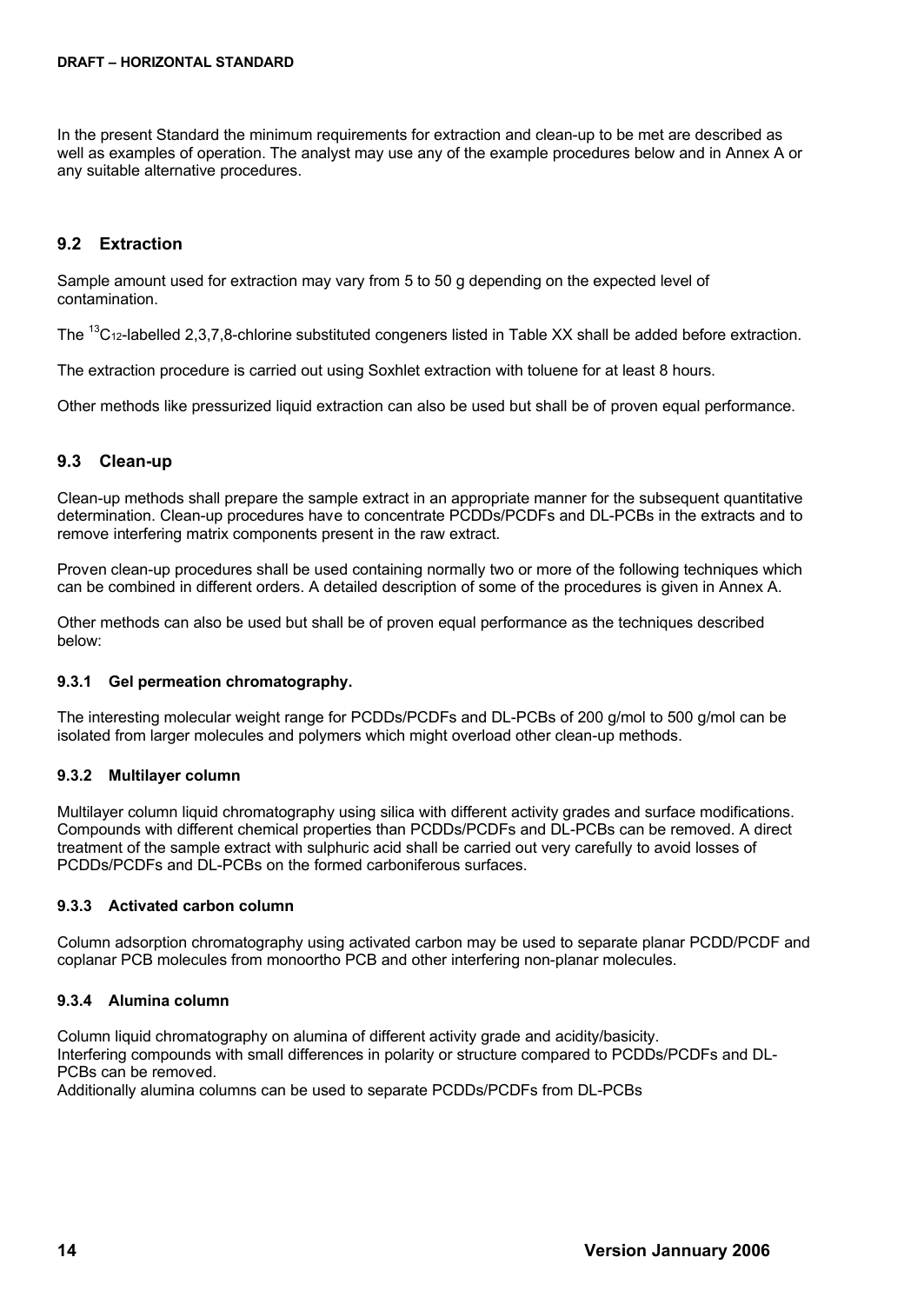### <span id="page-14-4"></span>**9.4 Final concentration of cleaned sample extract**

To achieve sufficient detection limits, the cleaned sample extract shall be concentrated to a volume in the order of 25 µl to 100 µl before quantification. (Though PCDDs/PCDFs have rather high boiling points (> 320 °C) vapour phase transfer mechanisms and aerosol formation during solvent evaporation might lead to substantial losses when concentrating volumes below 10 ml). Depending on the method to be used for solvent volume reduction the following precautions have to be taken into consideration:

#### **a) Rotary evaporators**

Losses might be substantial when reducing solvent volumes below 10 ml. Counter measures are the use of controlled vacuum conditions according to the vapour pressure and boiling point of the solvent, addition of a high-boiling solvent as a keeper as well as the use of specially shaped vessels (e.g. V-shaped).

#### **b) Counter gas flow evaporators (e.g. TurboVap**®**)**

Volumes should not be reduced to less than 1 ml.

#### **c) Nitrogen flow**

An excessive flow of nitrogen which disturbs the solvent surface should be avoided. The vial shape has also some influence on possible losses. V-shaped vials or vial inserts shall be used for volume reductions below around 200 µl.

### <span id="page-14-3"></span>**9.5 Addition of syringe standard**

The very last step before quantification is the addition of the syringe standards to measure the recovery rates of the extraction standards. The syringe standards according shall be added under following conditions:

Syringe standards shall be added just prior to the quantification procedure. Samples with the recovery standard added which could not be analysed due to operational reasons (instrument failure), should be stored as briefly as possible and any further uncontrolled solvent evaporation shall be avoided.

Syringe standards shall be added after the final volume reduction. Any further direct volume reduction shall be avoided. A slow evaporation at room temperature from the open sample vial to a volume of about 25 µl is acceptable.

# <span id="page-14-2"></span>**10 HRGC/HRMS analysis**

### <span id="page-14-1"></span>**10.1 Equipment**

GC/MS analyses of PCDDs/PCDFs and DL-PCBs were usually carried out on a high resolution GC/MS instrument equipped with a high resolution gas chromatograph, an autosampler, a high resolution mass spectrometer and a data system for instrument control, data acquisition and processing.

### <span id="page-14-0"></span>**10.2 Gas chromatographic analysis**

Gas chromatographic separation has to be carried out in such a way, that sufficient separation of all PCDD/F and DL-PCB congeners is achieved.

For PCDD/F there is no capillary column available at present, which allows the separation of all 2,3,7,8substituted congeners from all other non-2,3,7,8-substituted congeners. Complete separation can only be achieved by analysing a sample on different capillary columns of different polarity.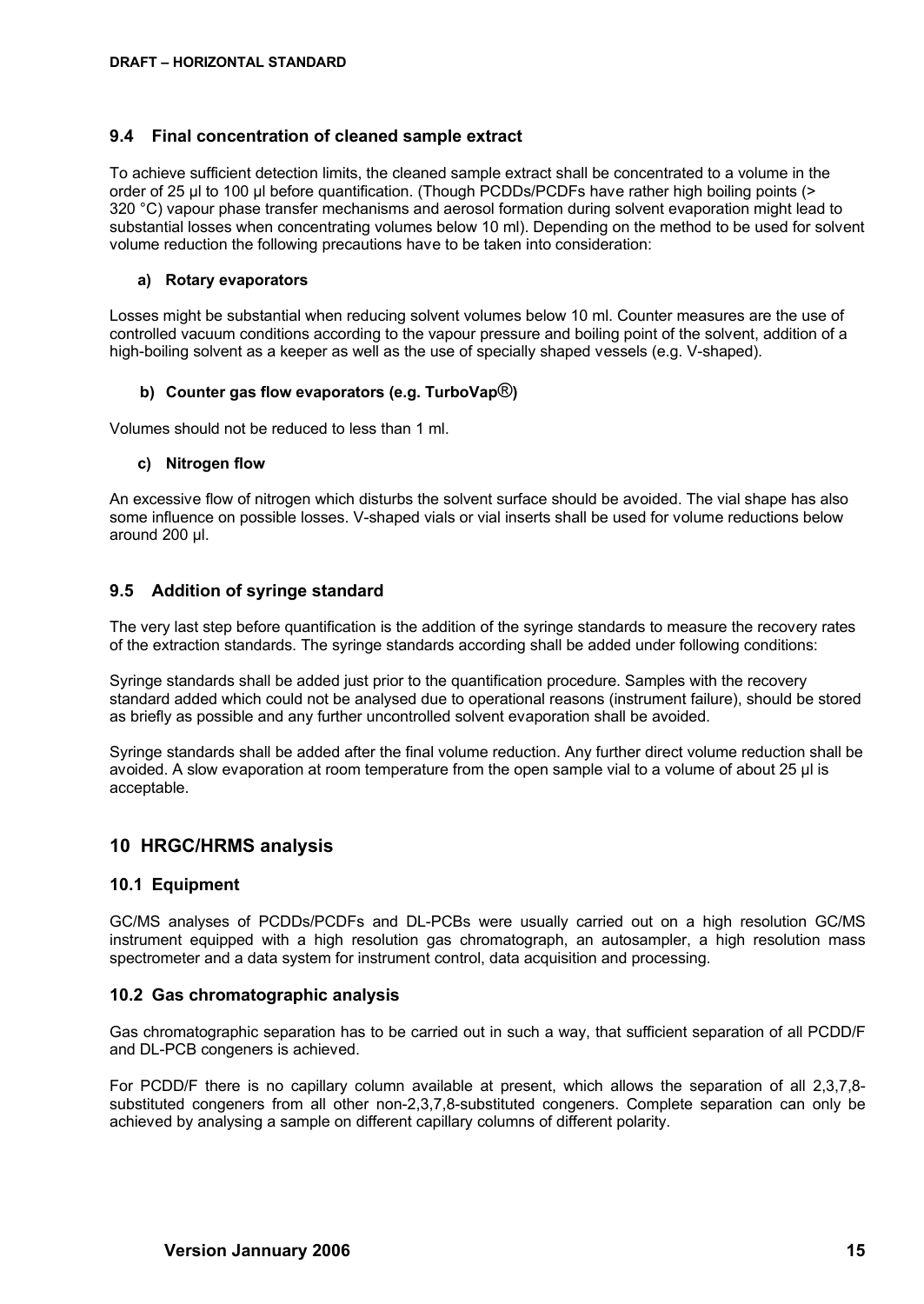For DL-PCB analysis similar problems exist for the separation of all coplanar and monoortho congeners. There is no column available at present, which is able to separate all 12 DL-PCB congeners from all other non DL-PCB congeners.

The following conditions can be used as a starting point for optimizing a method. With the given specifications the complete separation of all 2,3,7,8-substituted PCDD/F congeners can be achieved. For DL-PCB the sufficient separation of all congeners of interest except for PCB-123 can be achieved. Different columns and parameters can be used if all quality requirements are fulfilled.

Injector temperature:

Split/splitless: 270 °C to 320 °C

PTV: 40 °C, Injection

2 °C/s to 60 °C 60 °C, 90s, solvent vent

12 °C/s to 320 °C

320 °C, 10min

Separation columns:

a) Total PCDDs/PCDFs and DL-PCBs:

DB-5<sup>1)</sup> fused silica capillary column, length 60 m x 0.25 mm inner diameter with a film thickness of 0,25 μm.

b) Isomer specific PCDD/PCDF analysis:

DBDIOXIN<sup>1)</sup> fused silica capillary column, length 60 m x 0,25 mm inner diameter with a film thickness of 0,25 μm.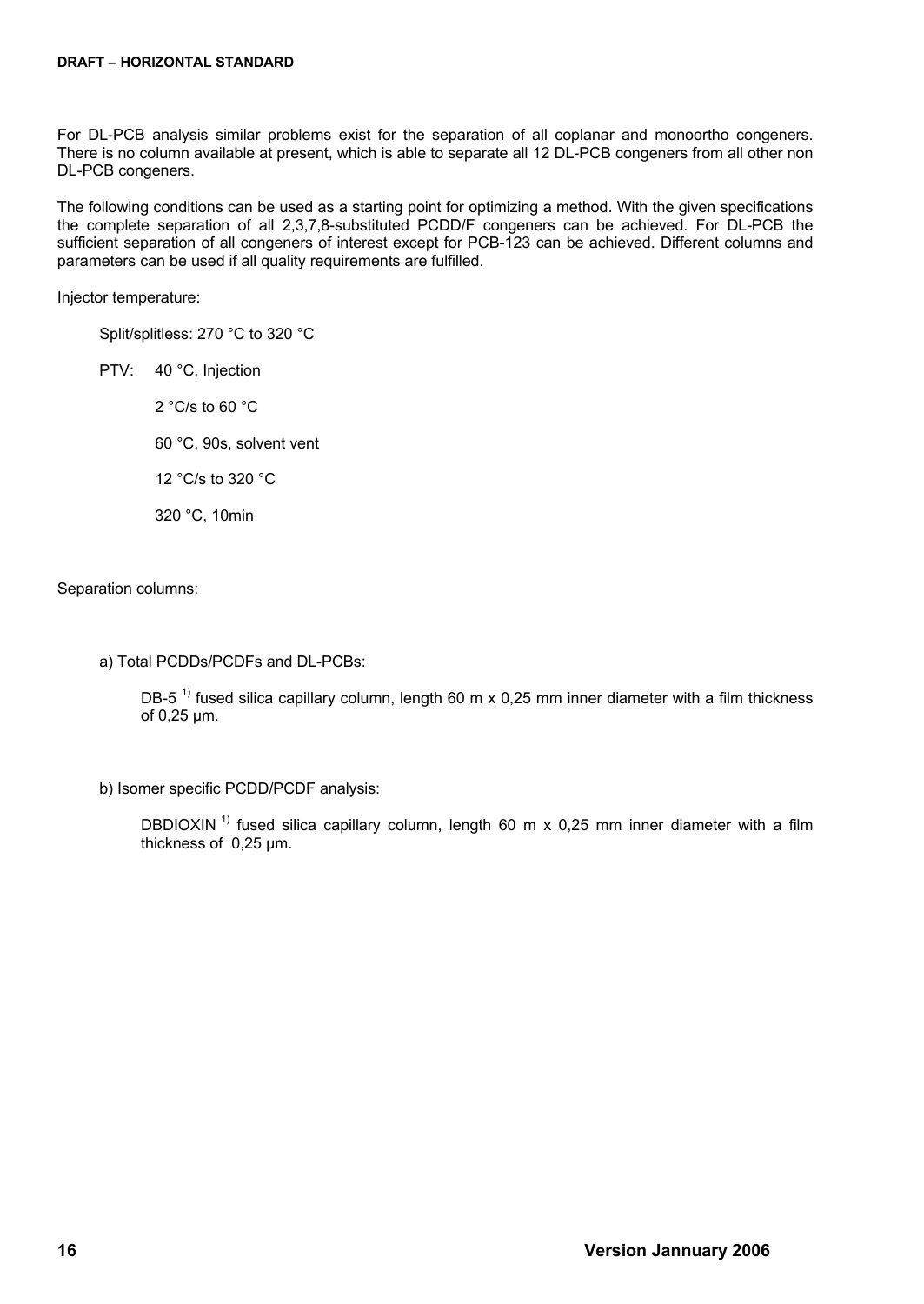Oven temperature programmes:

#### PCDD/F:

DB5: 60 °C, 5 min 20 °C/min to 200 °C 1 °C/min to 220 °C 220 °C, 16min 3 °C/min to 320 °C 320 °C, 3 to 10min (depending on matrix load)

DBDIOXIN: 60 °C, 5 min

20 °C/min to 220 °C 220 °C, 40min 5 °C/min to 270 °C 270 °C, 57min

#### DL-PCB:

| DB5: 60 °C, 5 min                             |
|-----------------------------------------------|
| 20 °C/min to 190 °C                           |
| 1 °C/min to 220 °C                            |
| 220 °C, 16min                                 |
| $3^{\circ}$ C/min to $300^{\circ}$ C          |
| 300 °C, 3 to 10min (depending on matrix load) |

Carrier gas: Helium, 1.7 ml/min, "constant flow"

MS-Interface temperature: 270 °C (DBDIOXIN), 320 °C (DB5)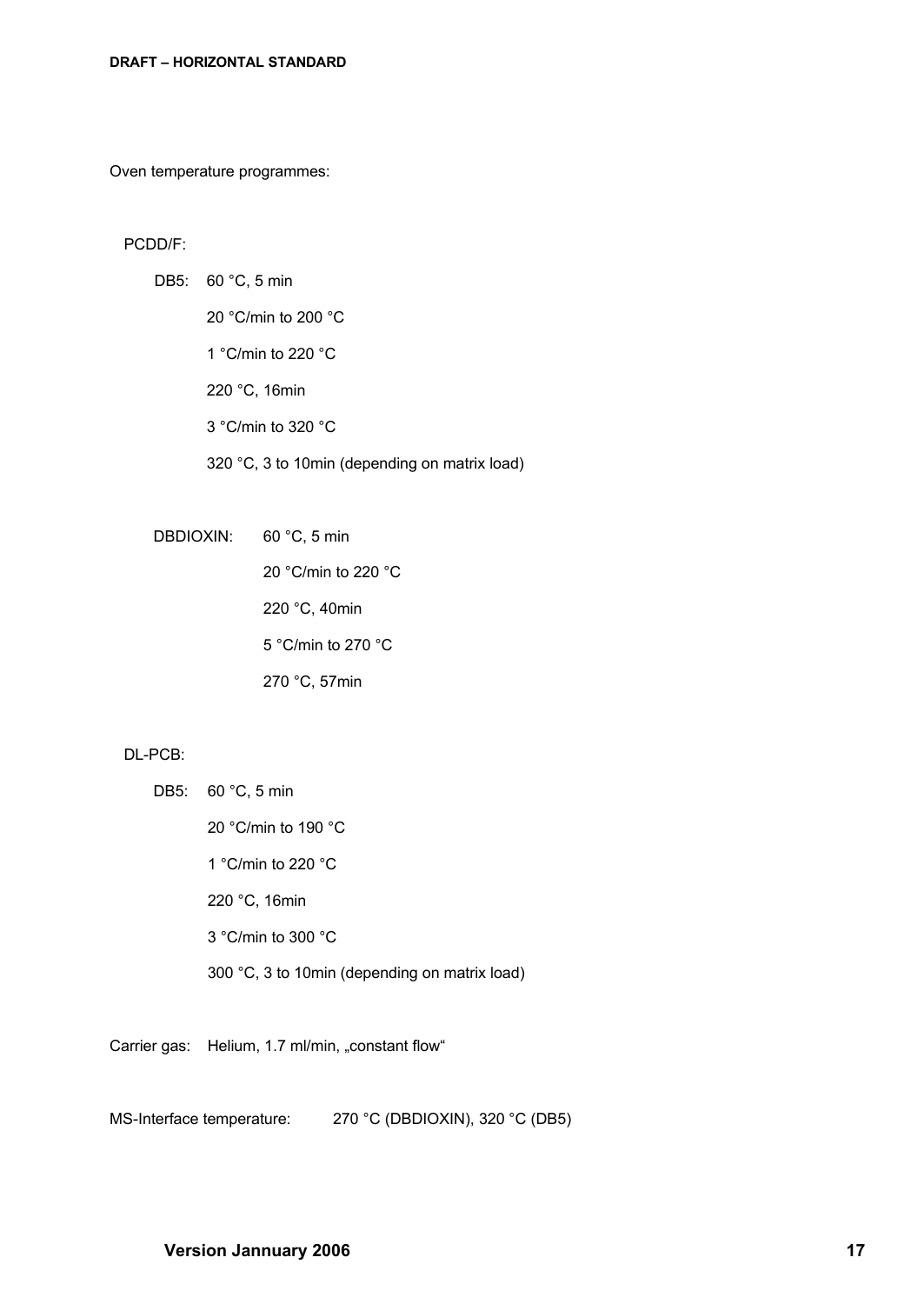NOTE: Fused silica capillary columns DB-5 and DBDIOXIN are trade-names of products supplied by J&W, USA. This information is given for the convenience of users of this Standard and does not constitute an endorsement by CEN of the product named. Equivalent products may be used if they can be shown to lead to the same results.

# <span id="page-17-0"></span>**10.3 Mass spectrometric detection:**

A high resolution mass spectrometer at a resolution of 9000 to 11000 is used for the detection of PCDD/F and PCB. This allows the use of  ${}^{13}C_{12}$ -labelled congeners as extraction standards for all 17 PCDD/F congeners and 12 DL-PCB congeners of interest. A mass resolution of 6000 to 9000 is possible if any interferences are absent.

The mass spectrometer is used in the MID-Mode (Multiple Ion Detection), the GC column is directly coupled to the MS. The Ion source temperature should be between 250 °C to 270 °C depending on type of instrument. To achieve appropriate sensitivity the detection capability should be at least 200 fg for 2,3,7,8-TCDD.

For identification and quantification the masses given in the following table have to be recorded in MID mode. For each PCDD/F or PCB congener of interest at least two ions of the molecular isotope cluster have to be recorded for both the native and the added  $^{13}C_{12}$ -labelled congeners.

In addition masses for quality control of the mass calibration have to be measured depending on the type of instrument, e.g. lock mass, calibration mass, lock mass check, etc.

The time slots for the MID windows have to be defined by a calibration standard in a way that all congeners of interest elute within the related MID-window. In the case the sum of the concentrations of isomer groups are needed the retention time window for all isomers of an isomer group have to be defined by measuring a standard mixture containing the first and last eluting isomers of each isomer group corresponding to the used GC column. As an alternative a fly ash extract or any other solution containing all native PCDD/F congeners can be used.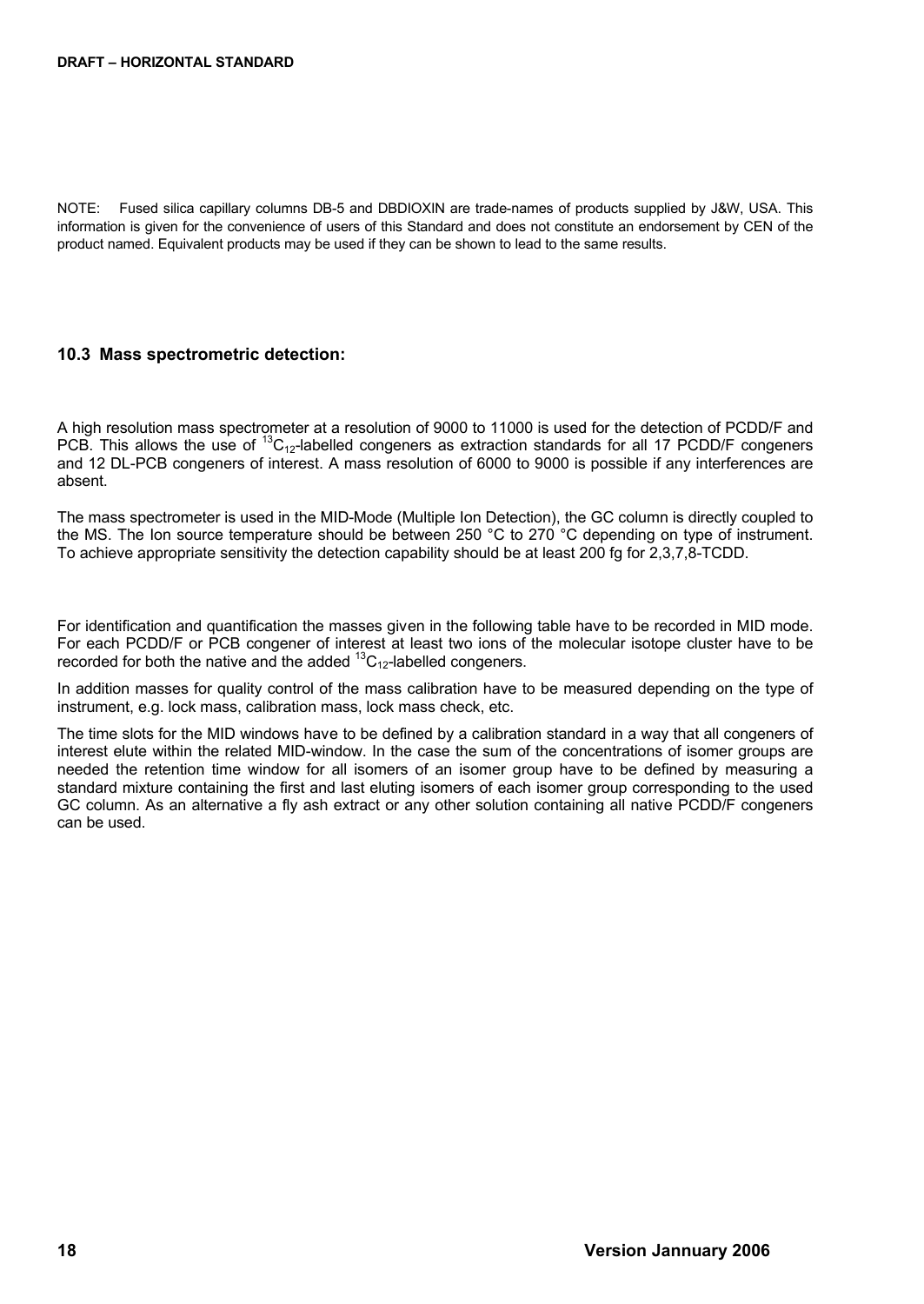|              | <b>Dibenzofurans</b>   |          | Dibenzo-p-dioxins |                 |
|--------------|------------------------|----------|-------------------|-----------------|
|              | 13 <sub>C</sub><br>12C |          | 12 <sub>C</sub>   | 13 <sub>C</sub> |
| MID-Window 1 | 303.9016               | 315.9419 | 319.8965          | 331.9368        |
| (Tetras)     | 305.8987               | 317.9389 | 321.8937          | 333.9339        |
| MID-Window 2 | 339.8598               | 351.9000 | 355.8547          | 367.8949        |
| (Pentas)     | 341.8569               | 353.8970 | 357.8518          | 369.8919        |
| MID-Window 3 | 373.8208               | 385.8610 | 389.8157          | 401.8559        |
| (Hexas)      | 375.8179               | 387.8580 | 391.8128          | 403.8529        |
| MID-Window 4 | 407.7818               | 419.8220 | 423.7767          | 435.8169        |
| (Heptas)     | 409.7789               | 421.8190 | 425.7738          | 437.8140        |
| MID-Window 5 | 441.7428               | 453.7830 | 457.7377          | 469.7779        |
| (Octas)      | 443.7399               | 455.7801 | 459.7348          | 471.7750        |

**Table 1 Masses for the detection of PCDD/F**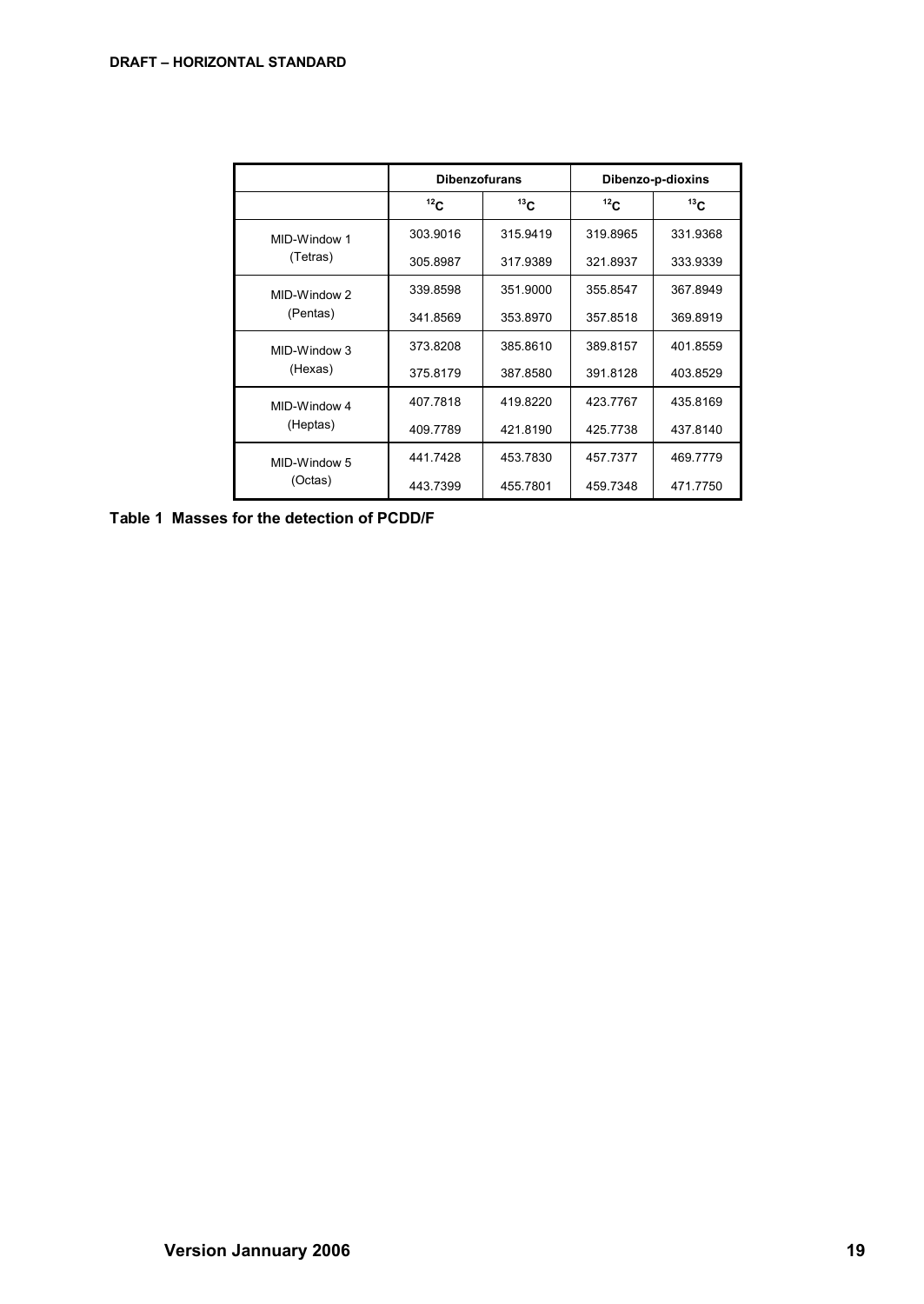|              | Homolog groups  | $12^1$ C | 13C      |
|--------------|-----------------|----------|----------|
|              | Trichloro-PCB   | 255,9613 | 268,0016 |
| MID-Window 1 |                 | 257,9584 | 269,9986 |
|              | Tetrachloro-PCB | 289,9223 | 301,9626 |
|              |                 | 291,9194 | 303,9597 |
|              | Tetrachloro-PCB | 289,9223 | 301,9626 |
| MID-Window 2 |                 | 291,9194 | 303,9597 |
|              | Pentachloro-PCB | 325,8804 | 337,9207 |
|              |                 | 327,8775 | 339,9177 |
|              | Pentachloro-PCB | 325,8804 | 337,9207 |
| MID-Window 3 |                 | 327,8775 | 339,9177 |
|              | Hexachloro-PCB  | 359,8415 | 371,8817 |
|              |                 | 361,8385 | 373,8788 |
|              | Hexachloro-PCB  | 359,8415 | 371,8817 |
| MID-Window 4 |                 | 361,8385 | 373,8788 |
|              | Heptachloro-PCB | 393,8025 | 405,8427 |
|              |                 | 395,7995 | 407,8398 |
|              | Heptachloro-PCB | 393,8025 | 405,8427 |
| MID-Window 5 |                 | 395,7995 | 407,8398 |
|              | Octachloro-PCB  | 427,7635 | 439,8038 |
|              |                 | 429,7606 | 441,8008 |
|              | Octachloro-PCB  | 427,7635 | 439,8038 |
| MID-Window 6 |                 | 429,7606 | 441,8008 |
|              | Nonachloro-PCB  | 461,7245 | 473,7648 |
|              |                 | 463,7216 | 475,7618 |
| MID-Window 7 | Decachloro-PCB  | 497,6826 | 509,7229 |
|              |                 | 499,6797 | 511,7199 |

### **Table 2 MID - Masses for the detection of PCB**

# <span id="page-19-0"></span>**10.4 Minimum requirements for identification of PCDF/PCDD and PCB**

a) The isotope ratio between the two ions of the molecular isotope cluster which are recorded shall match the theoretical value within  $\pm$  15 % (see table 3).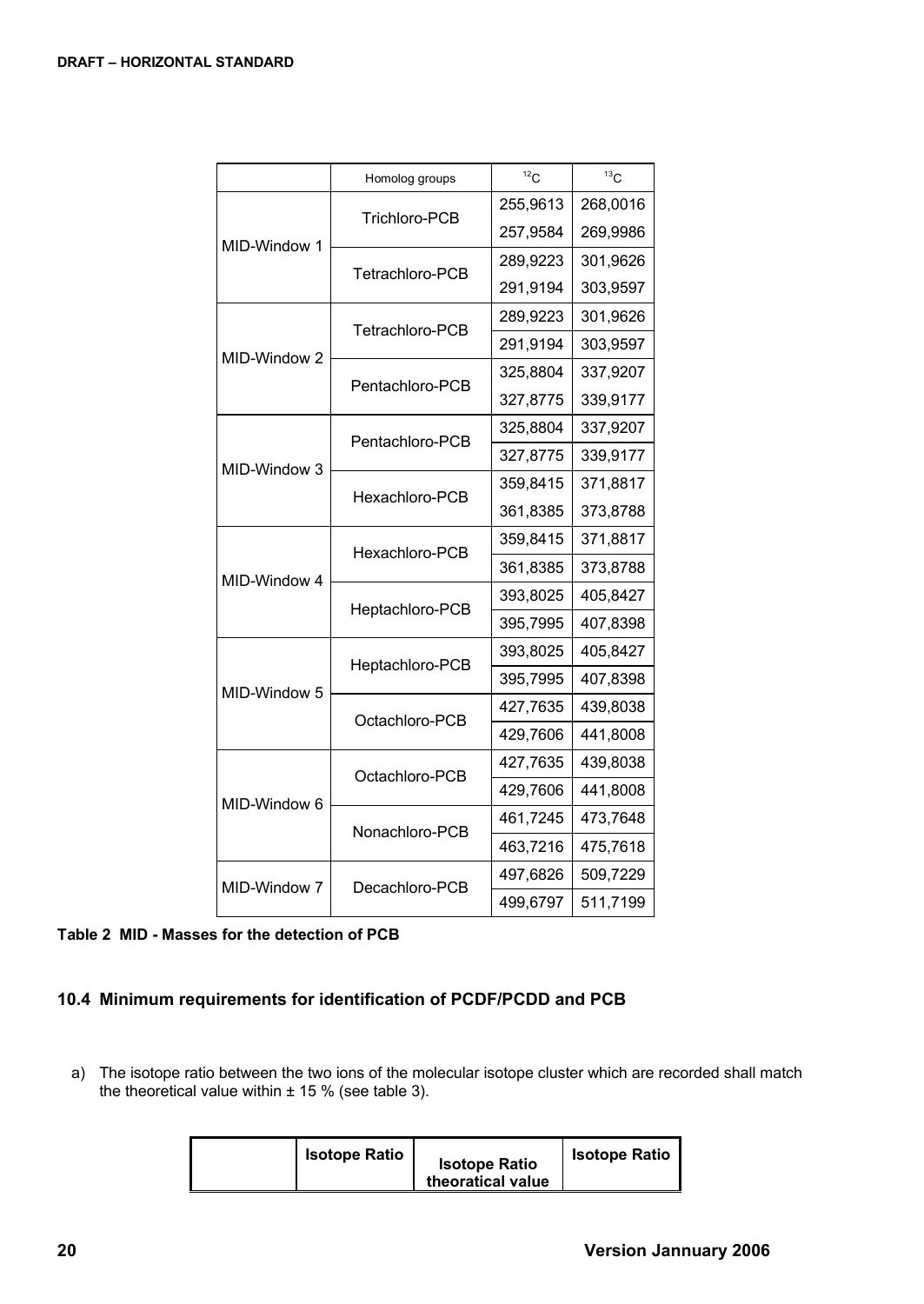|               | <b>Lower Limit</b> | theoratical value | <b>Upper Limit</b> |
|---------------|--------------------|-------------------|--------------------|
|               |                    |                   |                    |
| <b>TCDD/F</b> | 0,65               | $0,77$ (M/M+2)    | 0,88               |
| PeCDD/F       | 0,55               | $0,64$ (M+4/M+2)  | 0.75               |
| HxCDD/F       | 0,69               | $0,81$ (M+4/M+2)  | 0,94               |
| HpCDD/F       | 0,83               | $0,96$ (M+4/M+2)  | 1,13               |
| OCDD/F        | 0,74               | $0,89$ (M+2/M+4)  | 1,009              |

### **Table 3 Limits of isotope ratios**

- b) The retention time of a native 2,3,7,8-chlorine substituted isomer ( $Cl_4$ -Cl<sub>6</sub>-congeners) shall be within a time window of +3 s to -3 s based on the retention time of the corresponding <sup>13</sup>C<sub>12</sub>-labelled isomer in the sample. For the identification of low concentrations (S/N<10) a time window of  $\pm 10$  s is acceptable. Alternatively, relative retention times based on the injection standard  $(^{13}C_{12}$ -1,2,3,4-TCDF) can be calculated. The difference shall not be more than 0,3 % compared with the calibration standard.
- c) The signal-to-noise ratio of the raw data shall be at least 3:1 for the signal used for identification. The base line noise shall be measured in front of the signal of the native congener within a signal-free window corresponding to 10 times the signal width at half height. Peak-to-peak values are taken.

### <span id="page-20-0"></span>**10.5 Minimum requirements for quantification of PCDF/PCDD and PCB**

a) For PCDD/F analysis there is no chromatographic column available at present, that is able to separate all 2,3,7,8-chlorine substituted congeners from all other, non-2,3,7,8-chlorine substituted congeners. Complete separation can only be achieved by multi-analysis of the sample on different columns of different rature mature that the control of the control of the control of the control of the control of the control of the control of the control of the control of the control of the control of the control of the control o Single column data may therefore be reported by this method, however in cases where a regulatory limit is exceeded or congener specific data are needed, a confirmatory analysis should be performed on a second column.

For DL-PCB analysis similar problems exist for the separation of all coplanar and monoortho congeners. There is no column available at present, which is able to separate all 12 DL-PCB congeners from all other non DL-PCB congeners. The use of one weak polar column (e.g. DB-5) is the common technique. The separation of congener PCB-123 is the crucial point of the gas chromatographic separation. But due to the minor contribution to the overall TEQ this leads to an inessential increase of the uncertainty of the method.

- b) The peak shape of the gas chromatographic signal of a congener shall contain ten or more sampling points (scanning units).
- c) 2,3,7,8-TCDD shall be separated from all other interfering isomers within a 25 % valley below the top of the minor peak with respect to the height of that peak.
- d) The recovery rate of each individual 2,3,7,8-chlorine substituted PCDD/PCDF of the extraction standards in each sample shall be within:

1) 50 % to 130 % for the tetra- to hexa-chlorinated congeners 2) 40 % to 130 % for the hepta- and octa-chlorinated congeners.

If the above ranges are exceeded for one or more congeners, then the ranges given below are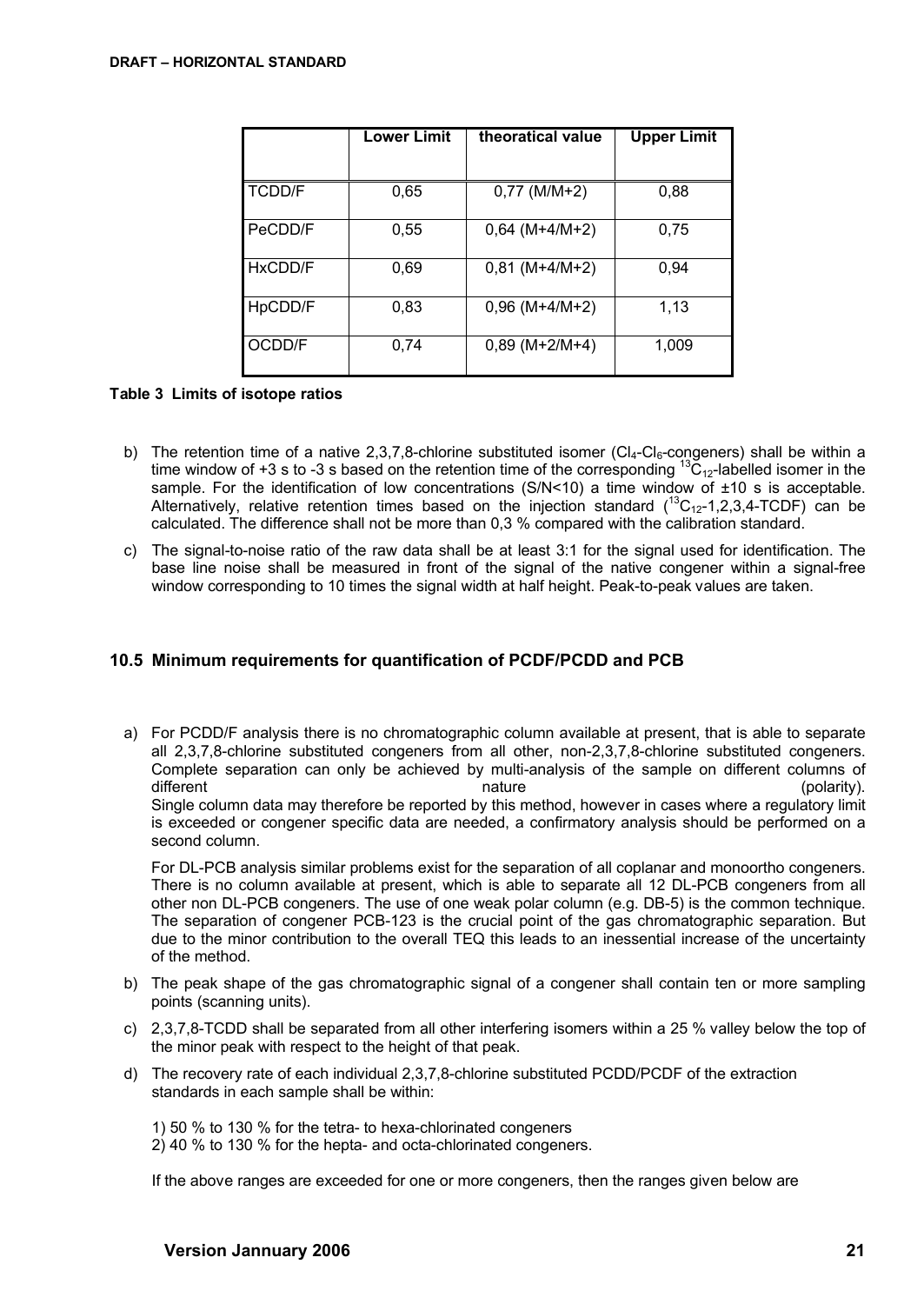acceptable for congeners with recoveries not within these ranges, if the sum of the concentrations of those congeners contribute less than 10 % to the total TEQ in the sample.

- 3) 30 % to 150 % for the tetra- to hexa-chlorinated congeners
- 4) 20 % to 150 % for the hepta- and octa-chlorinated congeners.
- e) The signal-to-noise ratio of the signal of the  ${}^{13}C_{12}$ -labelled congeners used for quantification shall be  $> 20:1$ .
- f) The measuring range shall be linear (at least over a concentration range of a factor of a 100). The standard deviation of the relative response factor shall not exceed 15 % and shall be based on a minimum of five measuring points over the whole range.

### <span id="page-21-2"></span>**10.6 Calibration of the HRGC/HRMS**

#### <span id="page-21-1"></span>**10.6.1 General**

The calibration is carried out with at least five calibration solutions. These solutions contain all native congeners of interest in different precisely defined amounts and all  ${}^{13}C_{12}$ -labelled standards (extraction and recovery standards) in the same concentrations as expected in the spiked sample solutions assuming 100 % recovery. The calibration range should encompass the concentrations of the sample.

#### <span id="page-21-0"></span>**10.6.2 Calibration for 2,3,7,8-congeners**

The calibration curve is used to calculate the relative response factors for each congener of interest. The relative response factors are used together with the  ${}^{13}C_{12}$ -labelled congeners added to the sample to quantify the mass of the native congeners of interest by the isotope dilution method.

Calibration frequency depends on the stability of the instrument. Daily calibration checks shall be run. In addition a full calibration shall be repeated after major changes such as:

- a) use of new or repaired equipment
- b) replacement of GC columns
- c) after cleaning of the separation and detection systems
- d) if the deviation of an injected calibration standard exceeds 20 %.

The relative response factor for congener i is defined and calculated as follows:

$$
rrf_i = \frac{A_i[{}^{12}C]}{A_i[{}^{13}C]} \times \frac{C_i[{}^{13}C]}{C_i[{}^{12}C]}
$$

where:

*rrfi* is the relative response factor of native congener i relative to  ${}^{13}C_{12}$ -labelled congener i

 $A_{\text{H}}^{12}C_{\text{I}}$  is the area of native congener i

 $A_{\text{if}}$ <sup>13</sup>C<sub>1</sub> is the area of <sup>13</sup>C<sub>12</sub>-labelled congener i

 $c_{\text{if}}^{12}$ C] is the concentration of native congener i in the calibration solution

 $c_{II}$ <sup>13</sup>C<sub>1</sub> is the concentration of <sup>13</sup>C<sub>12</sub>-labelled congener i in the calibration solution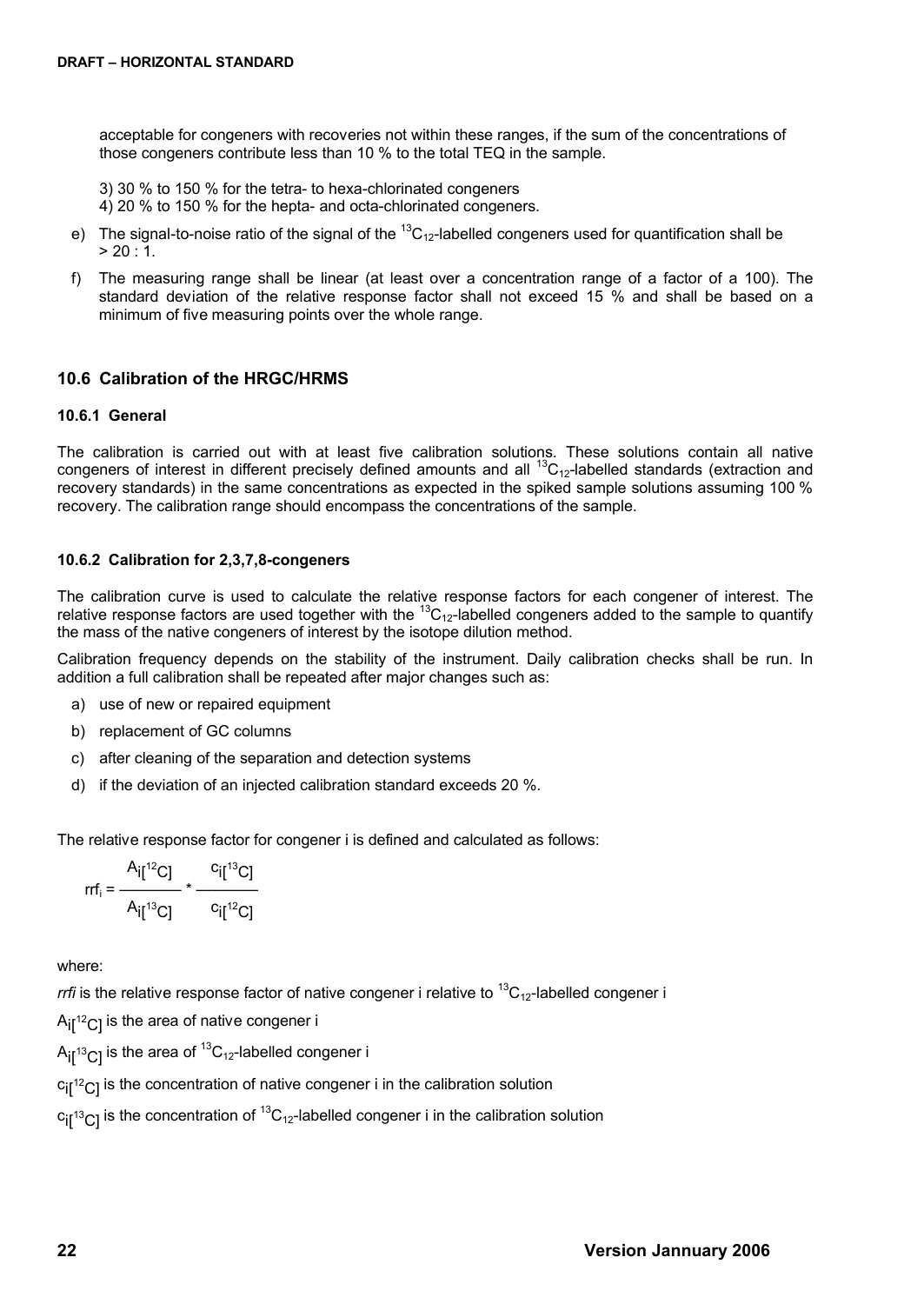#### <span id="page-22-2"></span>**10.6.3 Calibration for sum of homologue groups**

The calibration of the MS is done in the same way and with the same calibration solutions than for single congeners. The relative response factors for each homologue group is calculated by addition of all peak areas of all native congeners of the same homologue group which are included in the calibration solution relative to one <sup>13</sup>C<sub>12</sub>-labelled congener. The following table 4 shows the relations between native congenes and <sup>13</sup>C<sub>12</sub>labelled congeners.

|                              | <b>Calibration of</b><br><b>PCDD-Homologues</b> |                        | <b>Calibration of</b><br><b>PCDF-Homologues</b>               |                        |
|------------------------------|-------------------------------------------------|------------------------|---------------------------------------------------------------|------------------------|
| <b>Parameter</b>             | native Isomere                                  | <sup>13</sup> C-Isomer | native Isomere                                                | <sup>13</sup> C-Isomer |
| Tetrachlorohomologues        | 2,3,7,8                                         | 2,3,7,8                | 2,3,7,8                                                       | 2,3,7,8                |
| Pentachlorohomologues        | 1, 2, 3, 7, 8                                   | 1, 2, 3, 7, 8          | 1, 2, 3, 7, 8<br>2,3,4,7,8                                    | 1, 2, 3, 7, 8          |
| Hexachlorohomologues         | 1,2,3,4,7,8<br>1,2,3,6,7,8<br>1,2,3,7,8,9       | 1,2,3,7,8,9            | 1,2,3,4,7,8<br>1,2,3,6,7,8<br>1,2,3,7,8,9<br>2, 3, 4, 6, 7, 8 | 2, 3, 4, 6, 7, 8       |
| <b>Heptachlorohomologues</b> | 1,2,3,4,6,7,8                                   | 1,2,3,4,6,7,8          | 1,2,3,4,6,7,8<br>1,2,3,4,7,8,9                                | 1,2,3,4,6,7,8          |

### **Table 4 Relations for Calibration of Homologuegroups**

### <span id="page-22-1"></span>**10.7 Quantification of HRGC/HRMS results**

## <span id="page-22-0"></span>**10.7.1 Quantification of concentrations of 2,3,7,8-congeners**

The concentration of congener i in the sample is calculated as follows:

$$
c_{i[1^{12}C]} = \frac{A_{i[1^{12}C]}}{A_{i[1^{13}C]}} \times \frac{c_{i[1^{13}C]}}{rrf_i}
$$

where: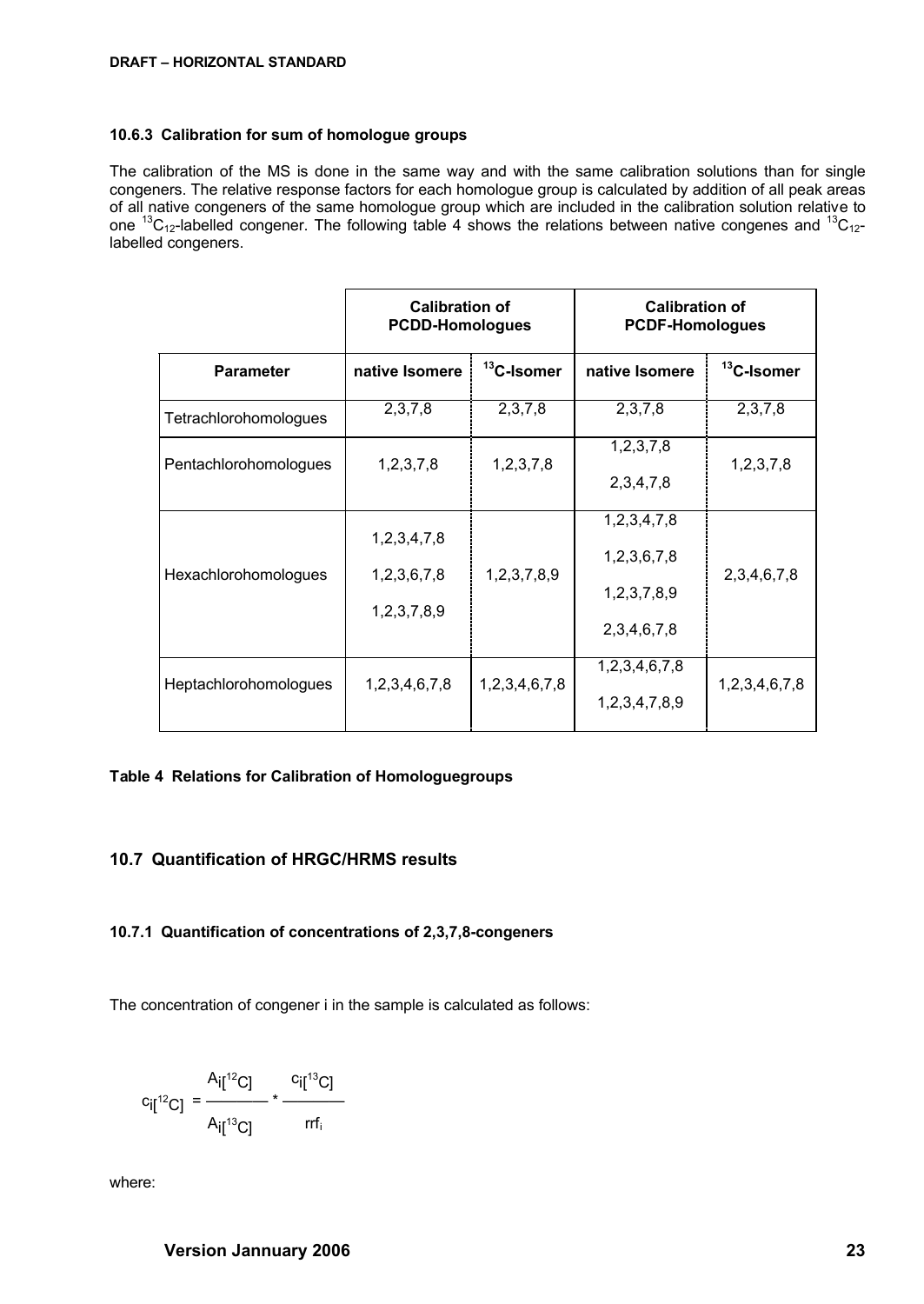- rrfi is the relative response factor of native congener i relative to  ${}^{13}C_{12}$ -labelled congener i
- $A_{\text{if}}{}^{12}C_{\text{I}}$  is the area of native congener i
- $A_{i}$ [<sup>13</sup>C] is the area of <sup>13</sup>C<sub>12</sub>-labelled congener i
- $c_{\text{if}}$ <sup>12</sup> $c_{\text{if}}$  is the concentration of native congener i in the sample
- $c_{II}^{13}C_{I}$  is the concentration of  ${}^{13}C_{12}$ -labelled congener i in the sample

The concentrations of all congeners of interest in the samples shall be within the linear range of the method. High concentrations of native congeners will cause overlapping in the mass window between high isotopic ions (i.e. M+12, M+14) of the native congeners with the lower isotopic ions (M, M+2) of the  ${}^{13}C_{12}$ -labelled standards especially for higher chlorinated congeners. This will result in a significant deviation from linearity beyond a mass ratio of 10. An overestimation of the recovery rate and an underestimation of the amount of the native congener caused by this should be avoided

### <span id="page-23-1"></span>**10.7.2 Quantification of recovery rates of <sup>13</sup>C-labeled standards**

The extraction standards are quantified against the recovery standard.

$$
R_i = \frac{A_i[E]}{A_{[R]}} \times \frac{{}^{C}[R]}{rrf_i} \times \frac{100}{c_i[E]}
$$

where:

- $R_i$  is the recovery rate of the extraction standard in percent
- rrfi is the relative response factor of extraction standard i relative to  ${}^{13}C_{12}$ -labelled recovery standard
- $A_{[R]}$  is the area of the recovery standard
- $A_{\text{IF1}}$  is the area of extraction standard i
- $c_{[R]}$  is the concentration of the recovery standard
- $c_{\text{ifF1}}$  is the concentration of extraction standard i

### <span id="page-23-0"></span>**10.7.3 Quantification of sum of homologue groups**

The sum of concentrations of all congeners of a homologue group in the sample is calculated as follows:

$$
c_{h[1^2C]} = \frac{\sum A_{i[1^2C]}}{A_{i[1^3C]}} \times \frac{c_{i[1^3C]}}{rrf_i}
$$

where: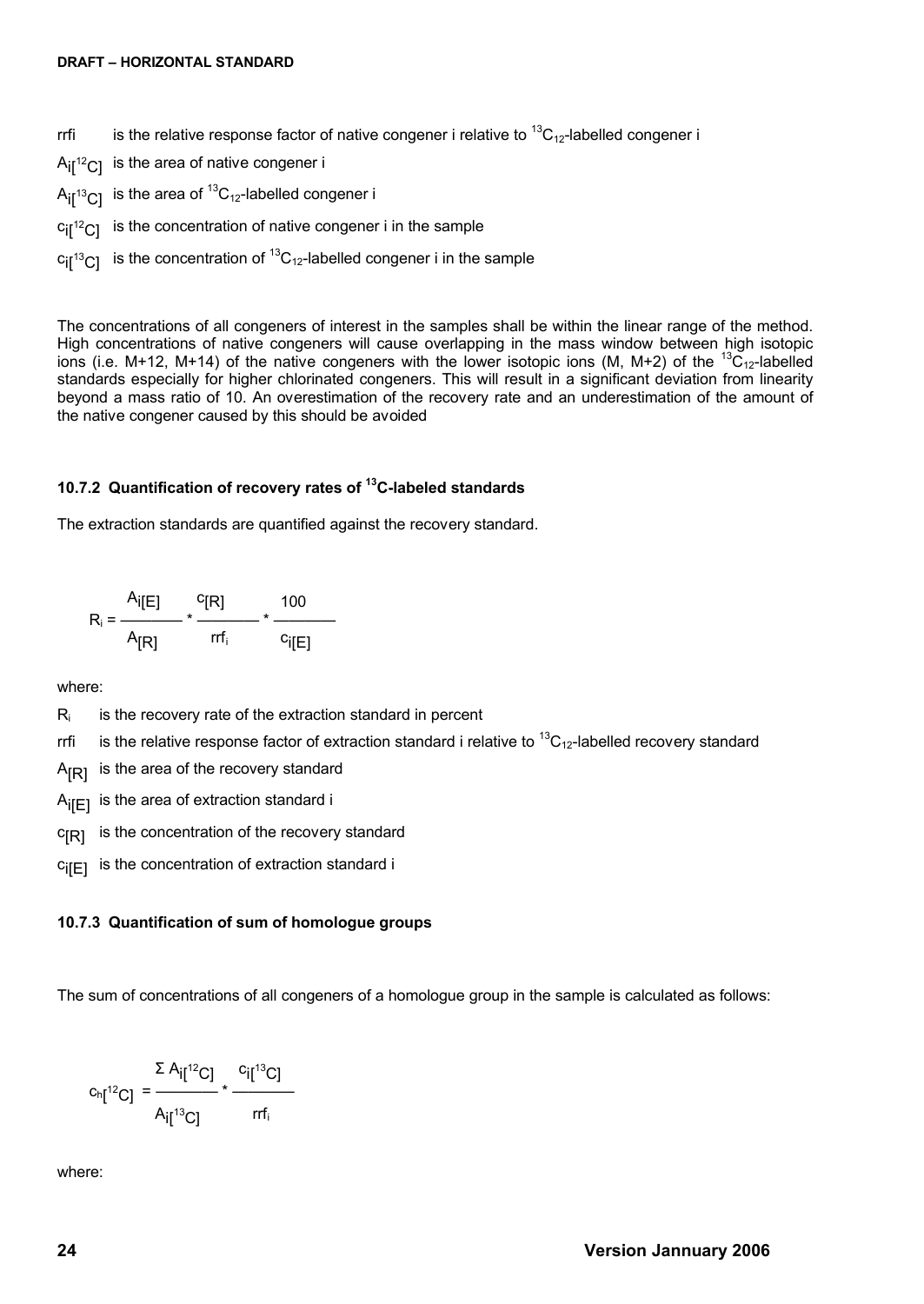*rrfi* is the relative response factor of native congener i relative to <sup>13</sup>C<sub>12</sub>-labelled congener i

 $\Sigma$  A<sub>il</sub><sup>12</sup>C<sub>1</sub> is the sum of areas of all native congeners of a hmologue group

 $A_{\text{I}}$ <sup>13</sup>C<sub>1</sub> is the area of <sup>13</sup>C<sub>12</sub>-labelled congener i

 $\mathrm{c}_{\mathrm{h}\llbracket^{12} \mathrm{C}\rrbracket}$  is the sum of concentrations of all native congeners of a homologue group in the sample

 $c_{\text{if}}^{13}$ C<sub>1</sub> is the concentration of  ${}^{13}C_{12}$ -labelled congener i in the sample

### <span id="page-24-0"></span>**10.7.4 Calculation of the Toxic Equivalent**

The total TEQ concentration of PCDD/F is calculated by the addition of the concentrations of the 17 individual 2,3,7,8-chlorine substituted PCDD/Fs multiplied by the appropriate TEF.

The total TEQ concentration of DL-PCB is calculated by the additioin of the concentrations of the 12 individual coplanar and monoortho PCB congeners multiplied by the appropriate TEF.

TEQ = Σ (  $c_{\sf i\sf [}^{12}$ C]  $^*$  TEF $_{\sf i}$  )

where:

TEQ.....is the sum of the concentrations of all individual congeners of interest multiplied by the appropriate

toxic equivalency factor

 $c_{\text{if}}$ <sup>12</sup> $c$ <sub>1</sub>... is the concentration of native congener i in the sample

TEFi....... is the toxic equivalency factor of congener I

For PCDD/Fs currently two different TEF-concepts are in use. The first one the I-TEF concept was created by NATO-CCMS in 1988 and the second one the WHO-TEF concept was published in 1998 by WHO. For DL-PCBs only the WHO-TEF concept includes toxic equivalency factors. The TEF values for both schmese are given in table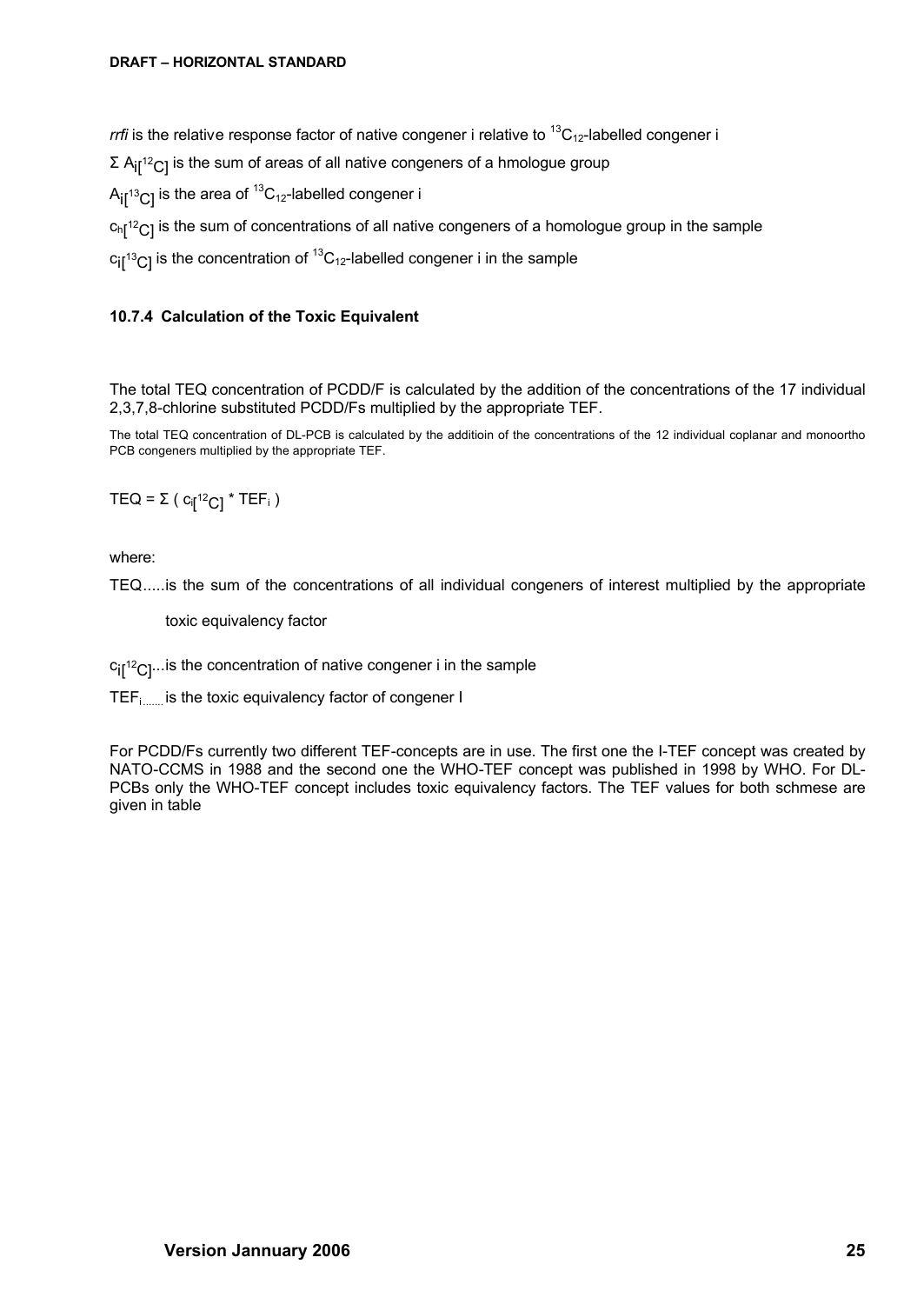| <b>CONGENER</b>             | <b>TEF</b>        | <b>I-TEF</b>     |
|-----------------------------|-------------------|------------------|
|                             | <b>WHO</b> Humans | <b>Nato-CCMS</b> |
| 2,3,7,8-TCDD                | 1                 | 1                |
| 1,2,3,7,8-PeCDD             | 1                 | 0.5              |
| 1,2,3,4,7,8-HxCDD           | 0.1               | 0.1              |
| 1,2,3,6,7,8-HxCDD           | 0.1               | 0.1              |
| 1,2,3,7,8,9-HxCDD           | 0.1               | 0.1              |
| 1,2,3,4,6,7,8-HpCDD         | 0.01              | 0.01             |
| <b>OCDD</b>                 | 0.0001            | 0.001            |
| 2,3,7,8-TCDF                | 0.1               | 0.1              |
| 1,2,3,7,8-PeCDF             | 0.05              | 0.05             |
| 2,3,4,7,8-PeCDF             | 0.5               | 0.5              |
| 1,2,3,4,7,8-HxCDF           | 0.1               | 0.1              |
| 1,2,3,6,7,8-HxCDF           | 0.1               | 0.1              |
| 1,2,3,7,8,9-HxCDF           | 0.1               | 0.1              |
| 2,3,4,6,7,8-HxCDF           | 0.1               | 0.1              |
| 1,2,3,4,6,7,8-HpCDF         | 0.01              | 0.01             |
| 1,2,3,4,7,8,9-HpCDF         | 0.01              | 0.01             |
| <b>OCDF</b>                 | 0.0001            | 0.001            |
| 3,4,4',5-TCB (81)           | 0.0001            |                  |
| 3,3',4,4'-TCB (77)          | 0.0001            |                  |
| 3, 3, 4, 4, 5-PeCB (126)    | 0.1               |                  |
| 3,3',4,4',5,5'-HxCB (169)   | 0.01              |                  |
|                             |                   |                  |
| 2,3,3',4,4'-PeCB (105)      | 0.0001            |                  |
| 2,3,4,4',5-PeCB (114)       | 0.0005            |                  |
| 2,3',4,4',5-PeCB (118)      | 0.0001            |                  |
| 2', 3, 4, 4', 5-PeCB (123)  | 0.0001            |                  |
| 2,3,3',4,4',5-HxCB (156)    | 0.0005            |                  |
| 2,3,3',4,4',5'-HxCB (157)   | 0.0005            |                  |
| 2,3',4,4',5,5'-HxCB (167)   | 0.00001           |                  |
| 2,3,3',4,4',5,5'-HpCB (189) | 0.0001            |                  |

**Table 5 TEF values 2,3,7,8 PCDD/F congeners and dioxin-like PCB congeneres according I-TEF and WHO scheme**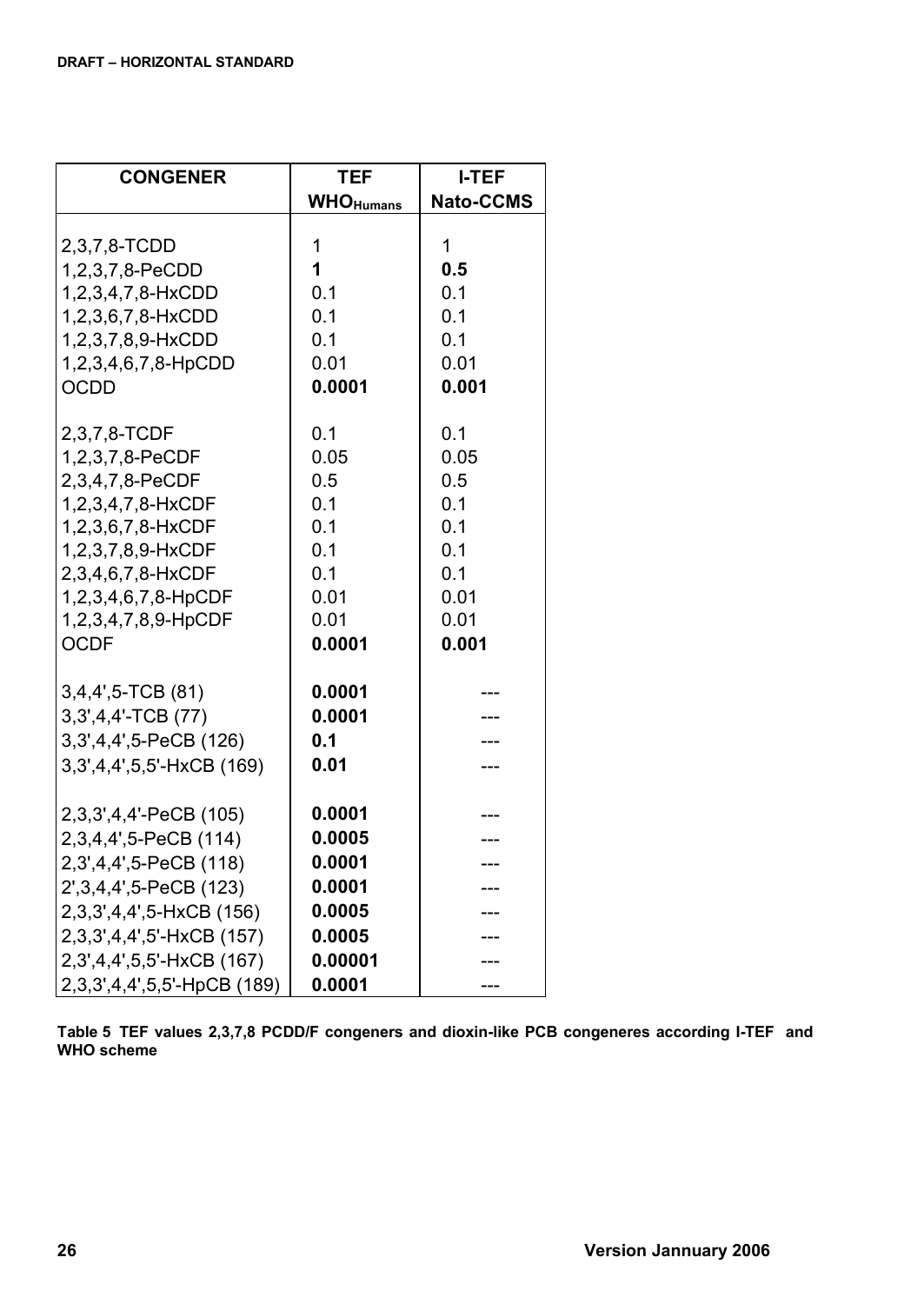# <span id="page-26-0"></span>**11 Test report**

The test report shall contain the following information:

- a) a reference to this European Standard including its date of publication;
- b) sampling report including precise identification of the sample;
- c) pre-treatment report
- d) The analytical results should contain the levels of the individual PCDD/F and PCB congeners
- e) The report should include a short description of the method used for extraction and sample clean-up.
- f) The recoveries of the individual internal standards must be made available
- g) any deviation from this standard, and any facts which may have influenced the result. Where the test is not carried out in accordance with this standard, reference may only be made to EN xxxx in the report in case all deviations from the procedures prescribed in this standard are indicated in the report stating the reason for deviation.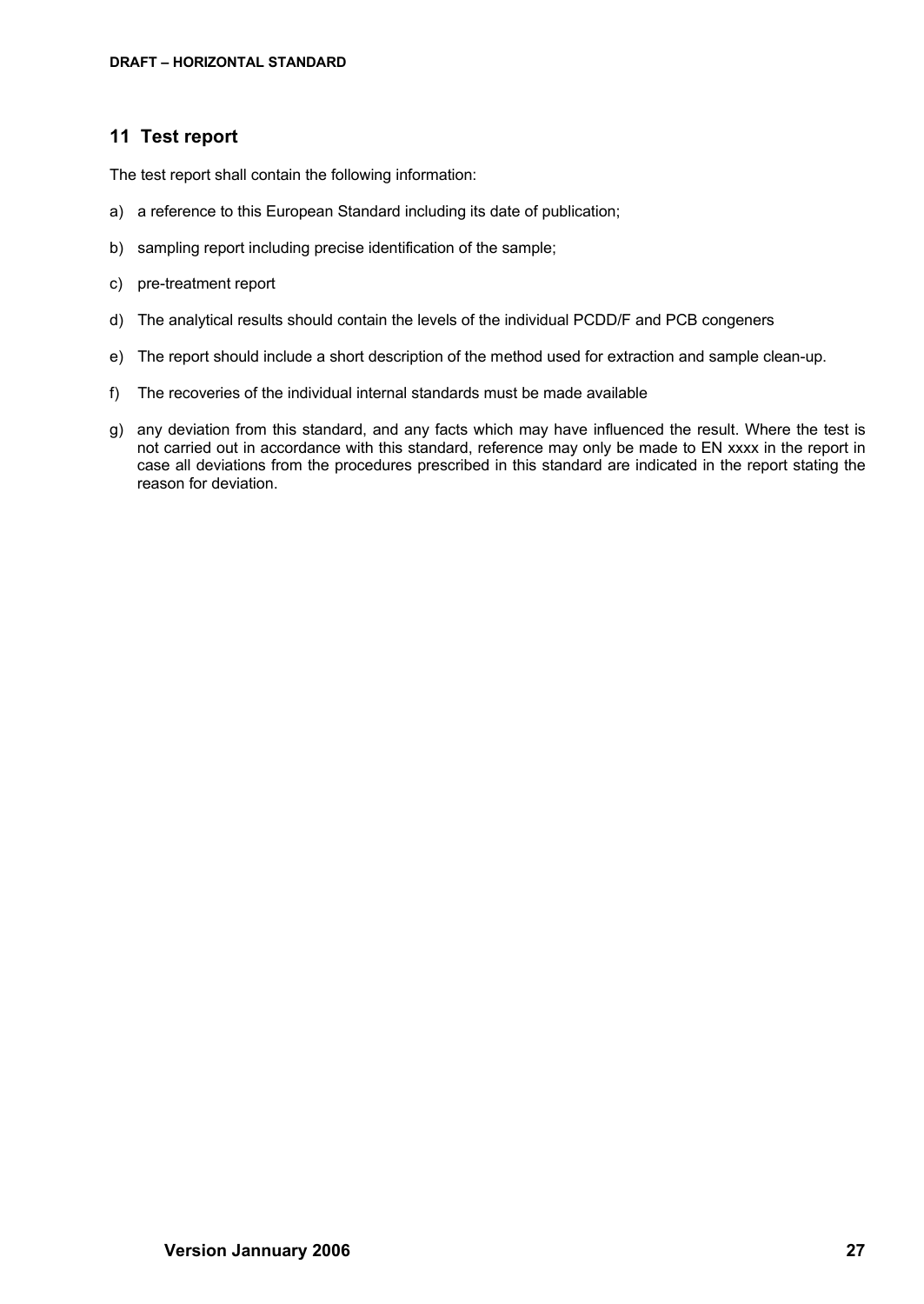# **Annex A (informative)**

# <span id="page-27-1"></span>**Examples of operation of extraction and clean-up methods**

# <span id="page-27-0"></span>**A.1 Example A (Umweltbundesamt GmbH)**

# <span id="page-27-2"></span>**A.1.1 General**

This method is applicable for the determination of PCDD/F and DL-PCB in dry solid samples with particle size of <2mm.

Sample volumes used for analysis have to be adapted in such a way that the expected amount of analyte lies between detection limit and upper end of calibration range. Samples exceeding the upper limit of the calibration range have to be repeated with smaller amounts of sample.

The described method is also applicable for the determination of PCDD/ or PCBs solely. In this case clean-up steps can be reduced accordingly.

**A.1.1.1 Chemicals** Aceton Benzol Celite 545 Roth 0011.1 Dichloromethane Ethanol absolut, p.A. Extraction thimbles, pure cellulose Glasballs, 5 mm LG 9.012.405 n-Hexan Basic alumina Silica gel 63-200 mesh, activ Sodiumchloride, p.A. Sodiumsulfate, p.A. Sodium hydroxide solution, 1N Sulfuric acid, p.A. 95-97 % Seasand, p.A. Toluene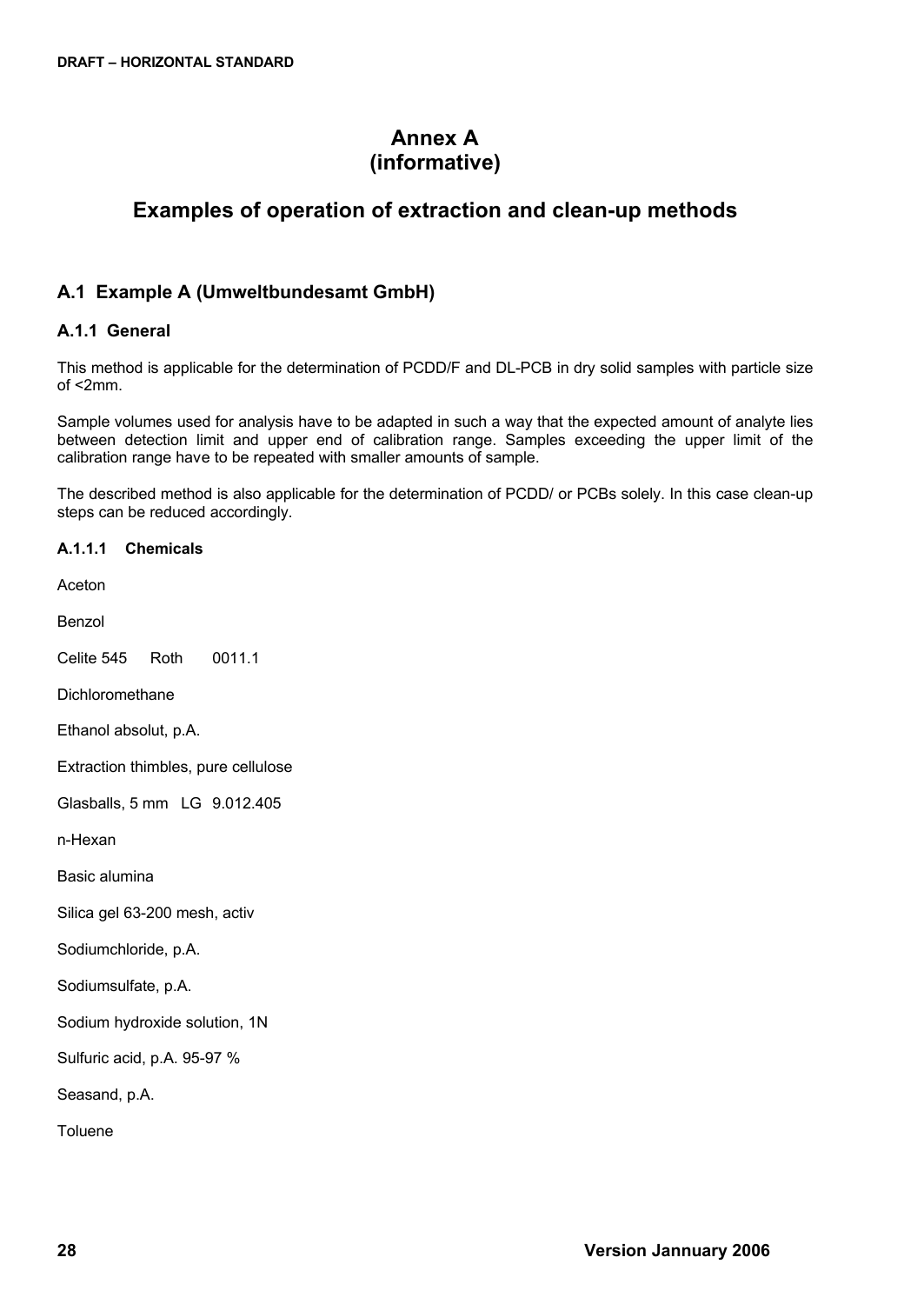### <span id="page-28-0"></span>**A.1.2 Procedure**

#### **A.1.2.1 Spiking of the sample**

Weigh an exact amount of 10g to 25g (+/-0,1g) of the freeze-dried and grounded clearing sludge or compost sample into an Erlenmeyer flask with a ground neck.

The sample will be spiked with 100µl of <sup>13</sup>C-solution "sewage sludge" and 100µl of <sup>13</sup>C-solution "WHO" (PCB). The compositions of these spiking solutions are listed in the following tables.

After spiking close the flask and agitate the sample for 1h using a mechanical shaker.

| <sup>13</sup> C- spiking solution "sewage sludge" |            |  |  |
|---------------------------------------------------|------------|--|--|
|                                                   | pg /100 µl |  |  |
| $2378 - {}^{13}C_{12}$ -TCDD                      | 20         |  |  |
| $12378 - {}^{13}C_{12}$ -PeCDD                    | 40         |  |  |
| 123478- <sup>13</sup> C <sub>12</sub> -HxCDD      | 40         |  |  |
| 123678- <sup>13</sup> C <sub>12</sub> -HxCDD      | 140        |  |  |
| 123789- <sup>13</sup> C <sub>12</sub> -HxCDD      | 80         |  |  |
| 1234678- <sup>13</sup> C <sub>12</sub> -HpCDD     | 2500       |  |  |
| $\overline{^{13}C_{12}}$ -OCDD                    | 8500       |  |  |
|                                                   |            |  |  |
| $2378 - {}^{13}C_{12}$ -TCDF                      | 60         |  |  |
| $12378 - {}^{13}C_{12} - \text{PeCDF}$            | 40         |  |  |
| $23478 - {}^{13}C_{12}$ -PeCDF                    | 40         |  |  |
| 123478- <sup>13</sup> C <sub>12</sub> -HxCDF      | 40         |  |  |
| 123678- <sup>13</sup> C <sub>12</sub> -HxCDF      | 40         |  |  |
| 234678- <sup>13</sup> C <sub>12</sub> -HxCDF      | 80         |  |  |
| 123789- <sup>13</sup> C <sub>12</sub> -HxCDF      | 20         |  |  |
| 1234678- <sup>13</sup> C <sub>12</sub> -HpCDF     | 500        |  |  |
| $1234789 - {}^{13}C_{12}$ -HpCDF                  | 40         |  |  |
| $\sqrt[13]{C_{12}}$ -OCDF                         | 800        |  |  |

Table1: spiking solution "sewage sludge"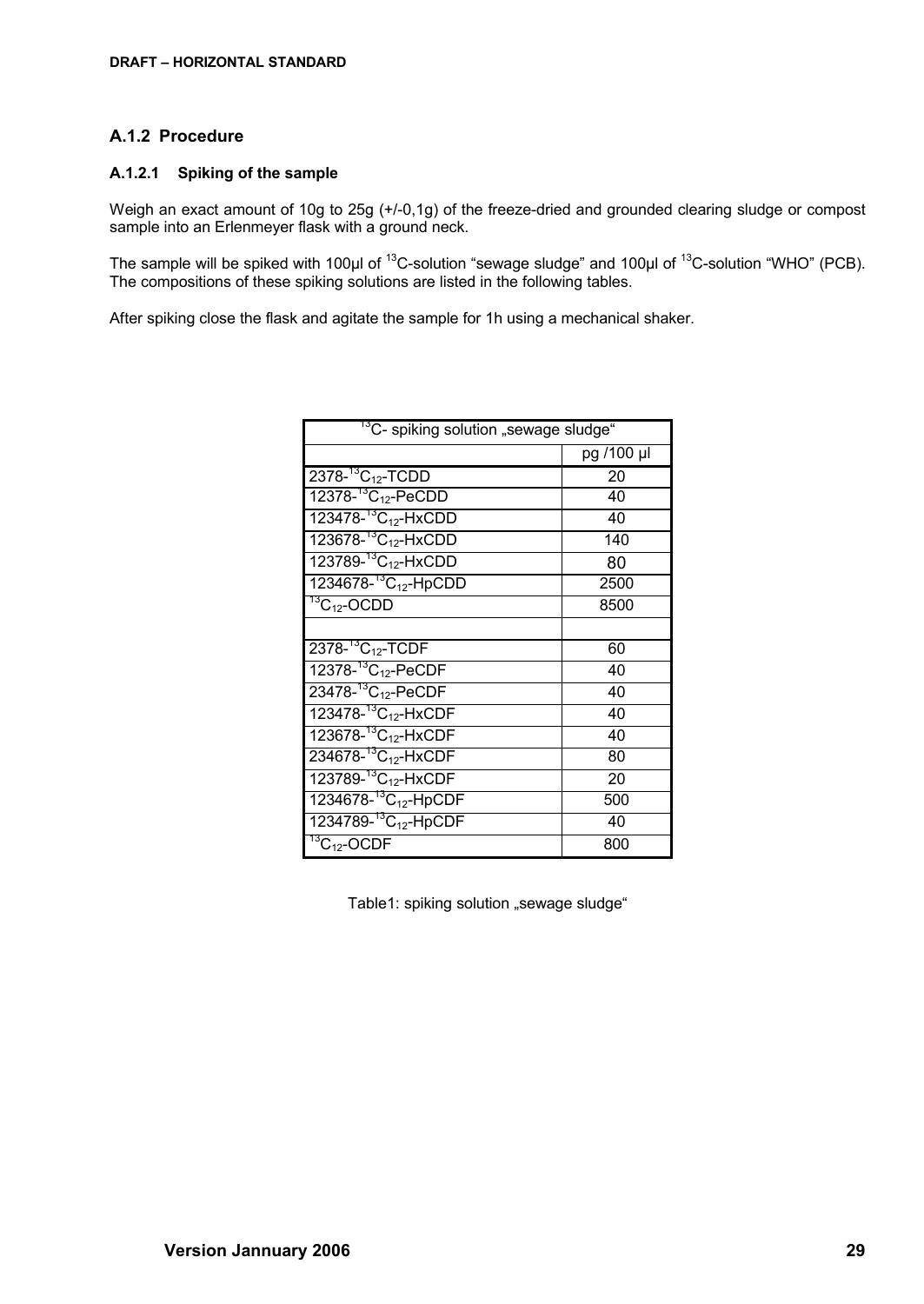| <sup>13</sup> C-spiking solution"WHO"    |            |  |
|------------------------------------------|------------|--|
|                                          | pg /100 µl |  |
| $^{13}C_{12}$ -PCB - 77                  | 500        |  |
| $^{13}C_{12}$ -PCB - 81                  | 500        |  |
| $^{13}C_{12}$ -PCB - 126                 | 500        |  |
| $^{13}$ C <sub>12</sub> -PCB - 169       | 500        |  |
|                                          |            |  |
| $^{13}$ C <sub>12</sub> -PCB - 105       | 1000       |  |
| $^{13}C_{12}$ -PCB - 114                 | 1000       |  |
| $^{13}C_{12}$ -PCB - 118                 | 1000       |  |
| $^{13}C_{12}$ -PCB - 123                 | 1000       |  |
| ${}^{13}C_{12}$ -PCB - 156               | 1000       |  |
| <sup>13</sup> C <sub>12</sub> -PCB - 157 | 1000       |  |
| $^{13}C_{12}$ -PCB - 167                 | 1000       |  |
| ${}^{13}C_{12}$ -PCB - 189               | 1000       |  |

Table2: spiking solution "WHO"

# **A.1.2.2 Extraction**

Depending on sample volume use 150ml or 250ml soxhlet devices for extraction.

The right size of core is needed consisting of cellulose (33x130mm for 150ml adaptor and 33x205mm for 250ml adaptor).

The core will be set in a right dimensioned beaker.

The spiked and homogenised sample of clearing sludge or compost is filled into the core and some flask resisting particles will be flushed with a small amount of toluene and also put into the core. Flushing the flask will be repeated 3 times.

Afterwards the core will be closed with some cellulose drapery and fibreglass and put into the glass adaptor. Some resisting toluene in the beaker will be also flushed and filled into the glass adaptor.

Now the glass adaptor is set on the right 500ml round bottomed flask filled with some zeolite and the whole equipment in set in a heater rounded by a isolation cover.

Now the adaptor is filled with toluene until all is flooding.

After completely running into the

### **A.1.2.3 Clean up**

### **A.1.2.3.1 Schematics of Clean-up procedure**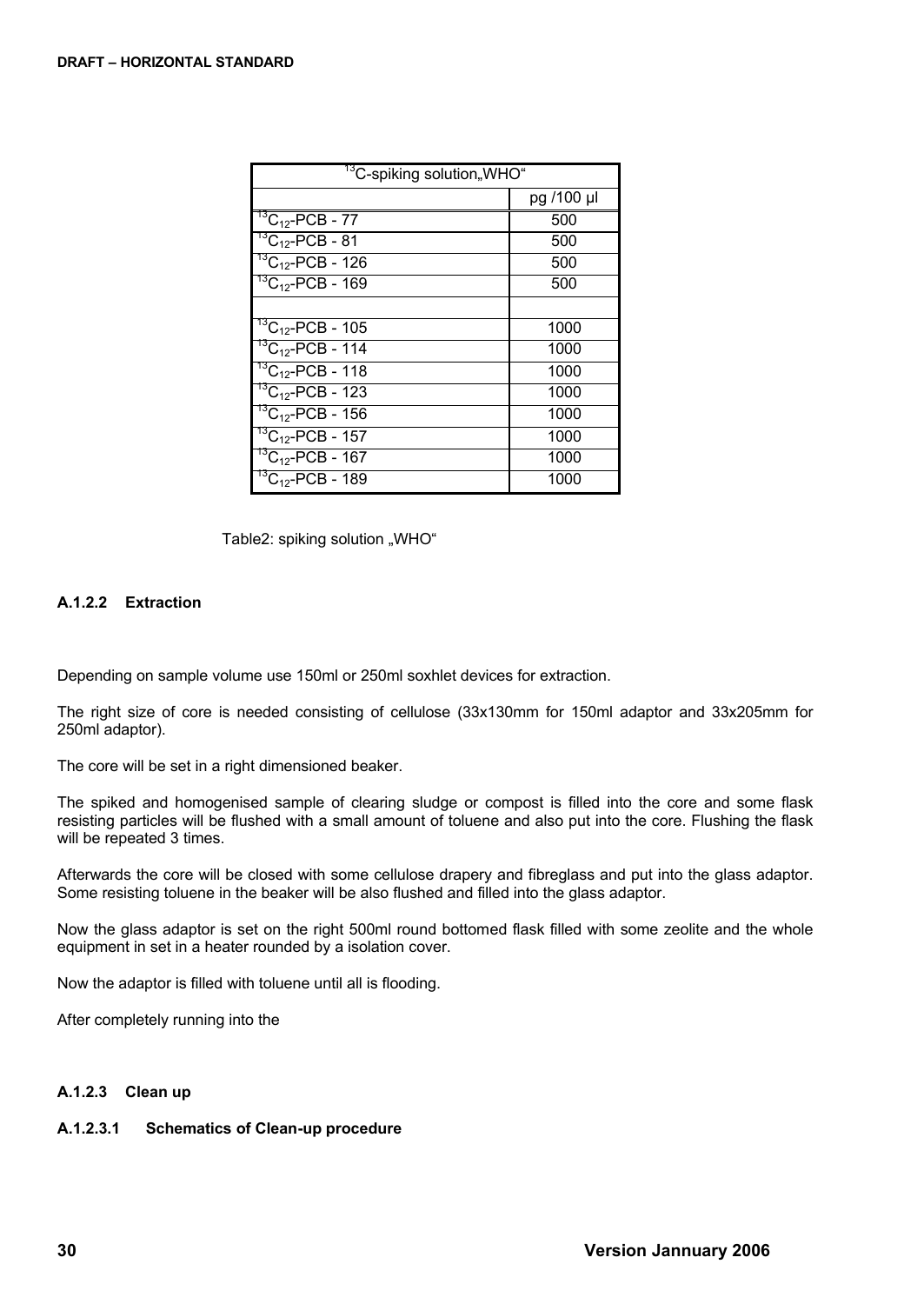

### **A.1.2.3.2 Preparation of adsorbents**

### **A.1.2.3.2.1 Celite/sulphuric acid (1/1)**

For preparing 200g clean-up material weigh 100g of celite and the same amount of sulphuric acid into a conical flask of 1000ml volume. Close the flask and shake briefly by hand until everything is mixed up steady.

Afterwards extract it for 1h using mechanical shaking.

For keeping leave it in closed position.

For preparing big amounts watch out for undersized conical flasks because of optimal stirring.

### **A.1.2.3.2.2 silica gel/ sulphuric acid (44%)**

For preparing 100g clean-up material weigh 56g silica gel and 46g sulphuric acid (95-97%) into a conical flask, close it and extract it for 1h using mechanical shaking.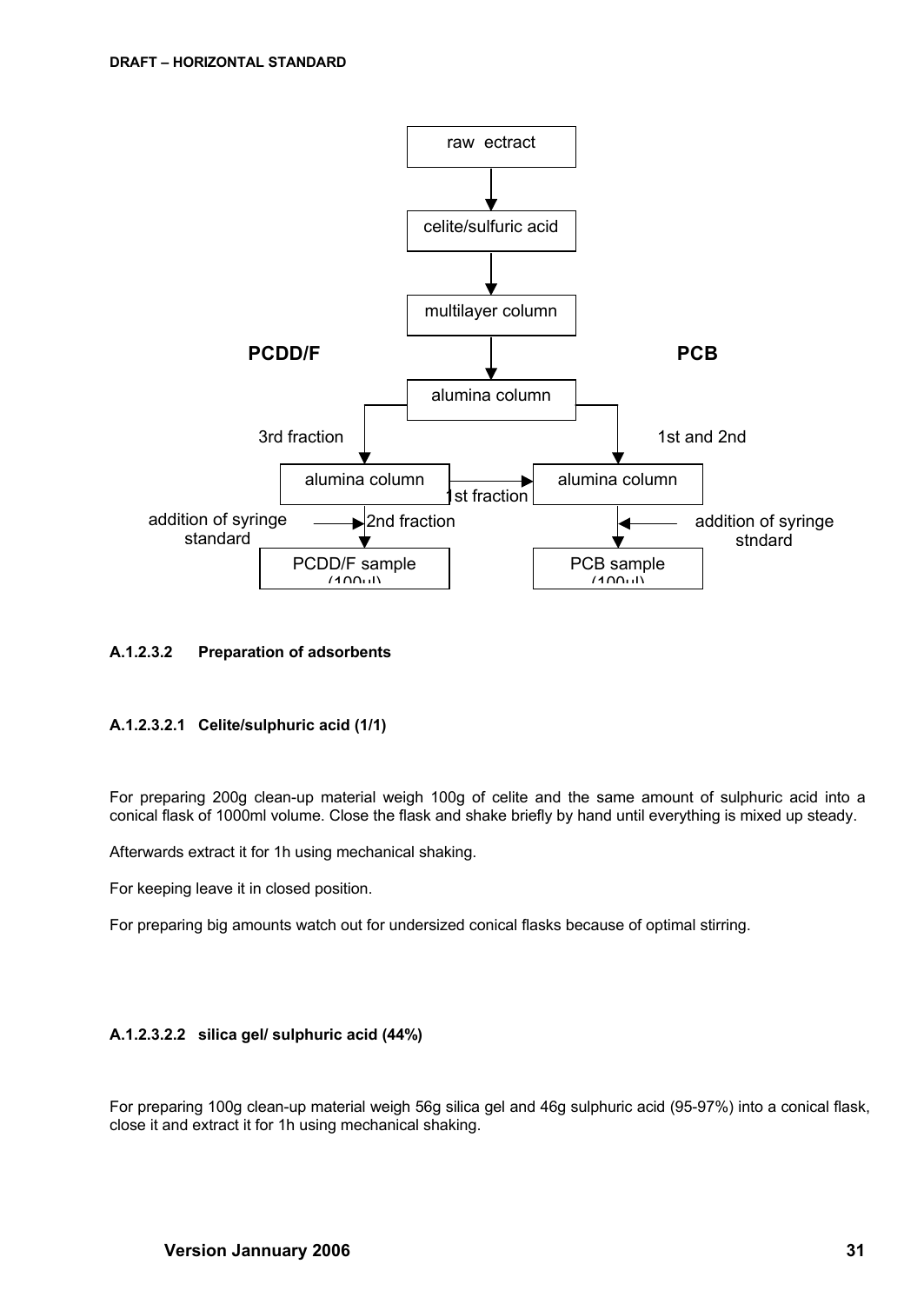#### **DRAFT – HORIZONTAL STANDARD**

#### **A.1.2.3.2.3 silica gel/ sodium hydroxide (33%)**

For preparing 100g clean-up material weigh 67g silica gel and 33g 1N sodium hydroxide into a conical flask, close it and extract it for 1h using mechanical shaking.

#### **A.1.2.3.3 Preparation of the clean-up columns**

#### **A.1.2.3.3.1 Celite-column**

The column consisting of glass (20mm diameter, 300mm length, glasfrit, 250ml reservoir) is filled with (top down):

5g silica gel

30g celite/sulphuric acid (1/1)

5g silica gel

The column will be conditioned with 70ml of n-Hexane/Dichloromethane (80/20). Add the sample to the column and after infiltration, rinse the flask, where the sample was kept with a small amount of n-hexane and add this too.

Repeat the washing for 3 times and elute the sample with 200ml of n-hexane.

The eluate will be concentrated on a rotating evaporator at 40-50°C under vacuum down to app. 5ml.

### **A.1.2.3.3.2 multilayer column**

The column consisting of glass (20mm diameter, 300mm length, glasfrit, 250ml reservoir) is filled with (top down):

2g silica gel

5g silica gel/ sodium hydroxide (33% 1N)

2g silica gel

10g silica gel/ sulphuric acid (44%,conc.)

2g silica gel

10g anhydrous sodium sulphate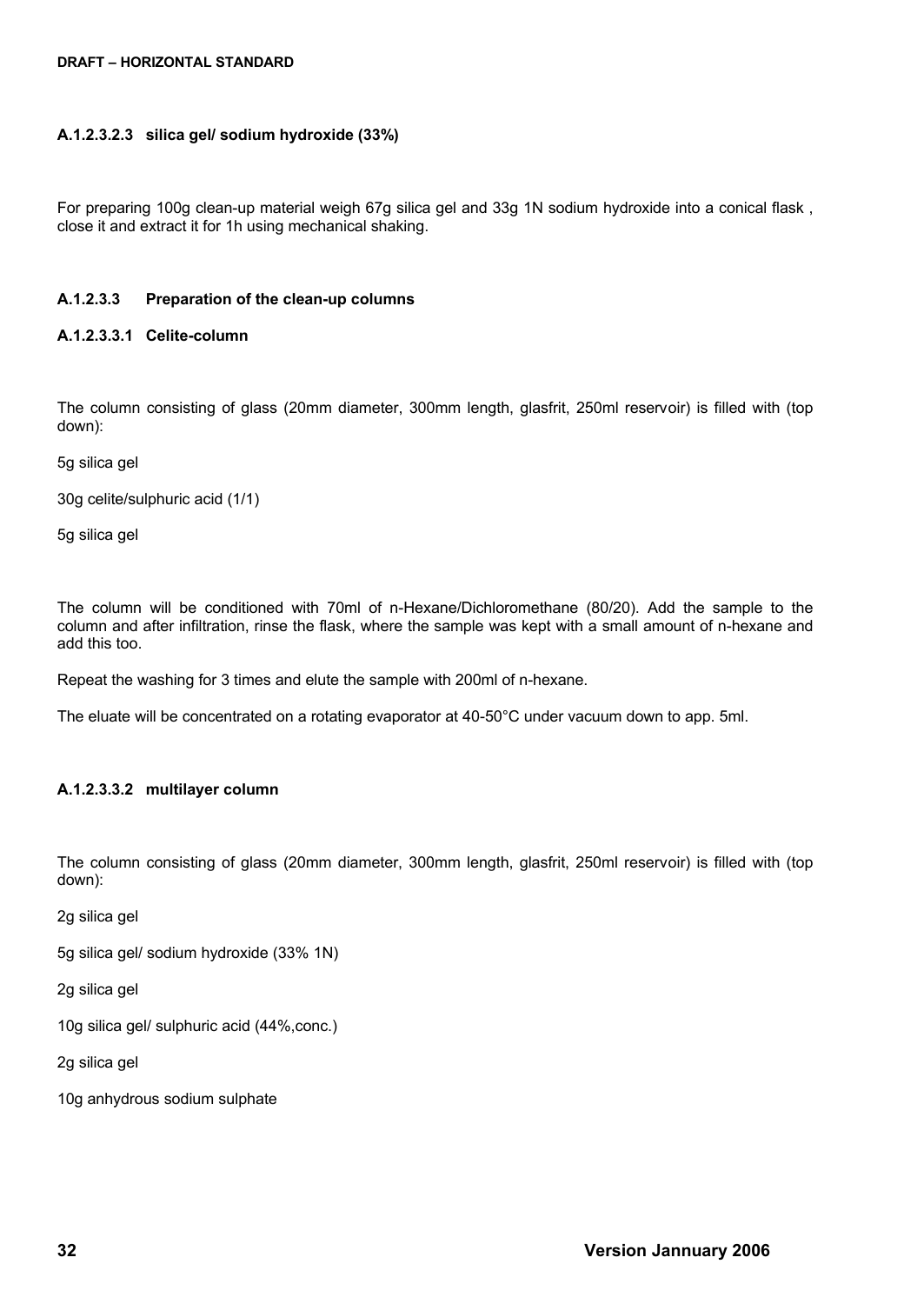The column will be conditioned with 150ml of n-Hexane. Add the sample to the column and after infiltration, rinse the flask, where the sample was kept with a small amount of n-hexane and add this too.

Repeat the washing for 3 times and elute the sample with 250ml of n-hexane.

The eluate will be concentrated on a rotating evaporator at 40-50°C under vacuum down to app. 5ml.

#### <span id="page-32-1"></span>**A.1.2.3.3.3 large aluminium oxide column**

The column consisting of glass (20mm diameter, 300mm length, glasfrit, 250ml reservoir) is filled with (top down):

25g basic aluminium oxide

20g anhydrous sodium sulphate

The column will be conditioned with 150ml of n-Hexane. Add the sample to the column and after infiltration, rinse the flask, where the sample was kept with a small amount of benzene and add this too.

Repeat the washing for 3 times.

Elute the sample with:

80ml of benzene

.

20ml n-hexane/Dichloromethane (98/2)

150ml n-hexane/Dichloromethane (1/1)

The first and second fraction contains the PCBs, whereas the third fraction contains the PCDD/F. The Eluates will be concentrated on a rotating evaporator at 40-50°C under vacuum down to app. 5ml.

### <span id="page-32-0"></span>**A.1.2.3.3.4 small aluminium oxide column**

The column consisting of glass (7mm diameter, 180mm length, glasfrit, 50ml reservoir) is filled with (top down):

2,5g basic aluminium oxide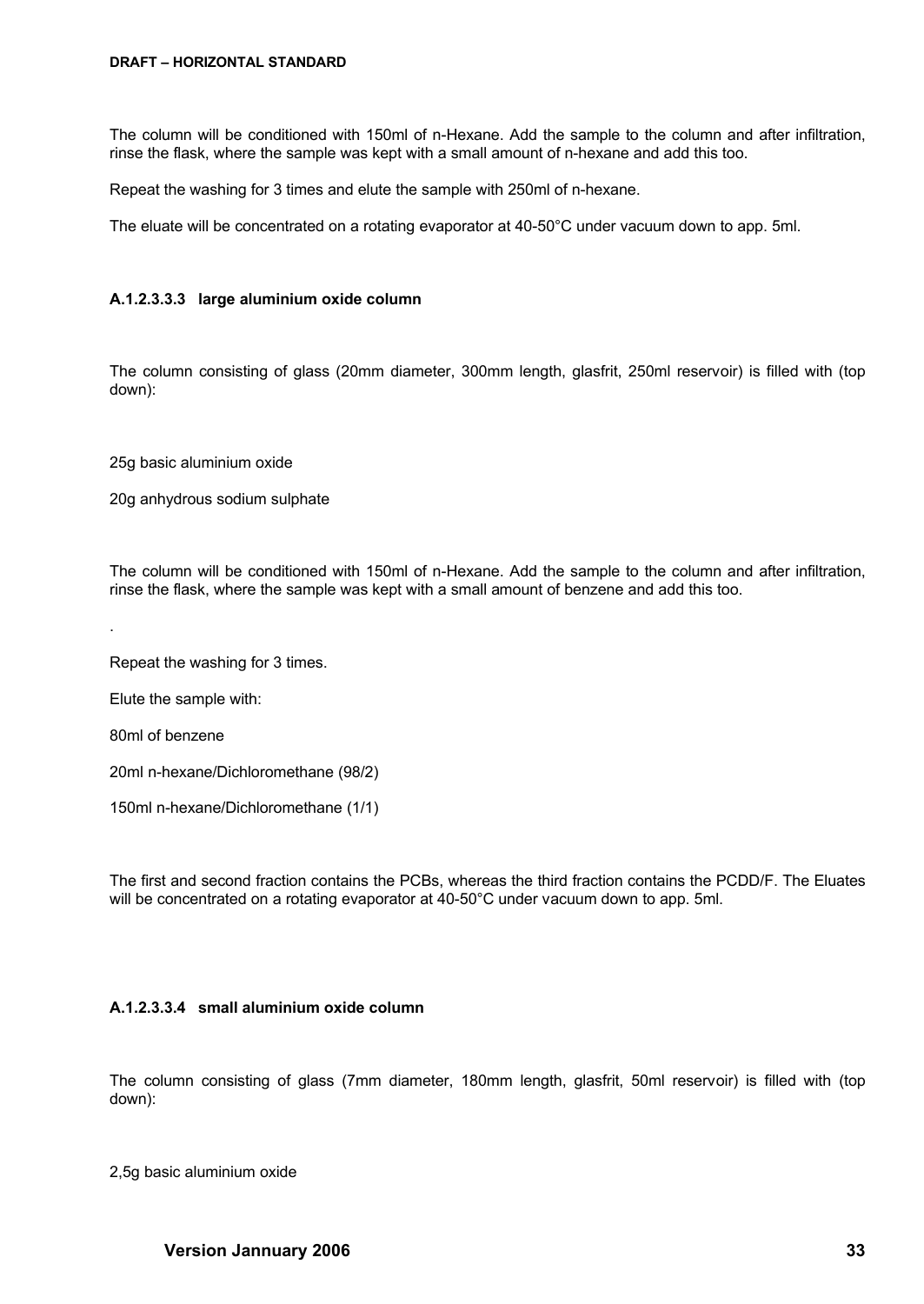2g anhydrous sodium sulphate

The column will be conditioned with 40ml of n-Hexane. Add the sample  $(3<sup>rd</sup>$  fraction of [A.1.2.3.3.3\)](#page-32-1) to the column and after infiltration, rinse the flask, where the sample was kept with a small amount of nhexane/Dichloromethane (98/2) and add this too

Repeat the washing for 3 times. Eluting of column with: it

-40ml of n-hexane/Dichloromethane (98/2)

-25ml n-hexane/Dichloromethane (1/1)

The first fraction contains PCB and is combined with the first and second fraction of [A.1.2.3.3.3.](#page-32-1) The combined eluates are concentrated on a rotating evaporator at 40-50°C under vacuum down to app. 5ml.

The second fraction contains PCDD/F and will be concentrated on a rotating evaporator at 40-50°C under vacuum down to app. 5ml

#### **A.1.2.3.4 Midi aluminium oxide column**

The column consisting of glass (14mm diameter, 250mm length, glasfrit, 50ml reservoir) is filled with (top down):

6g basic aluminium oxide

4g anhydrous sodium sulphate

The column will be conditioned with 60ml of n-Hexane. Add the sample (combined PCB eluates from of [A.1.2.3.3.4\)](#page-32-0) to the column and after infiltration, rinse the flask, where the sample was kept with a small amount of n-hexane and add this too.

Repeat the washing for 3 times. Eluting of column with: it too.

-60ml of n-hexane

-40ml n-hexane/Dichloromethane (7/3)

The second fraction contains PCB and will be concentrated on a rotating evaporator at 40-50°C under vacuum down to app. 5ml.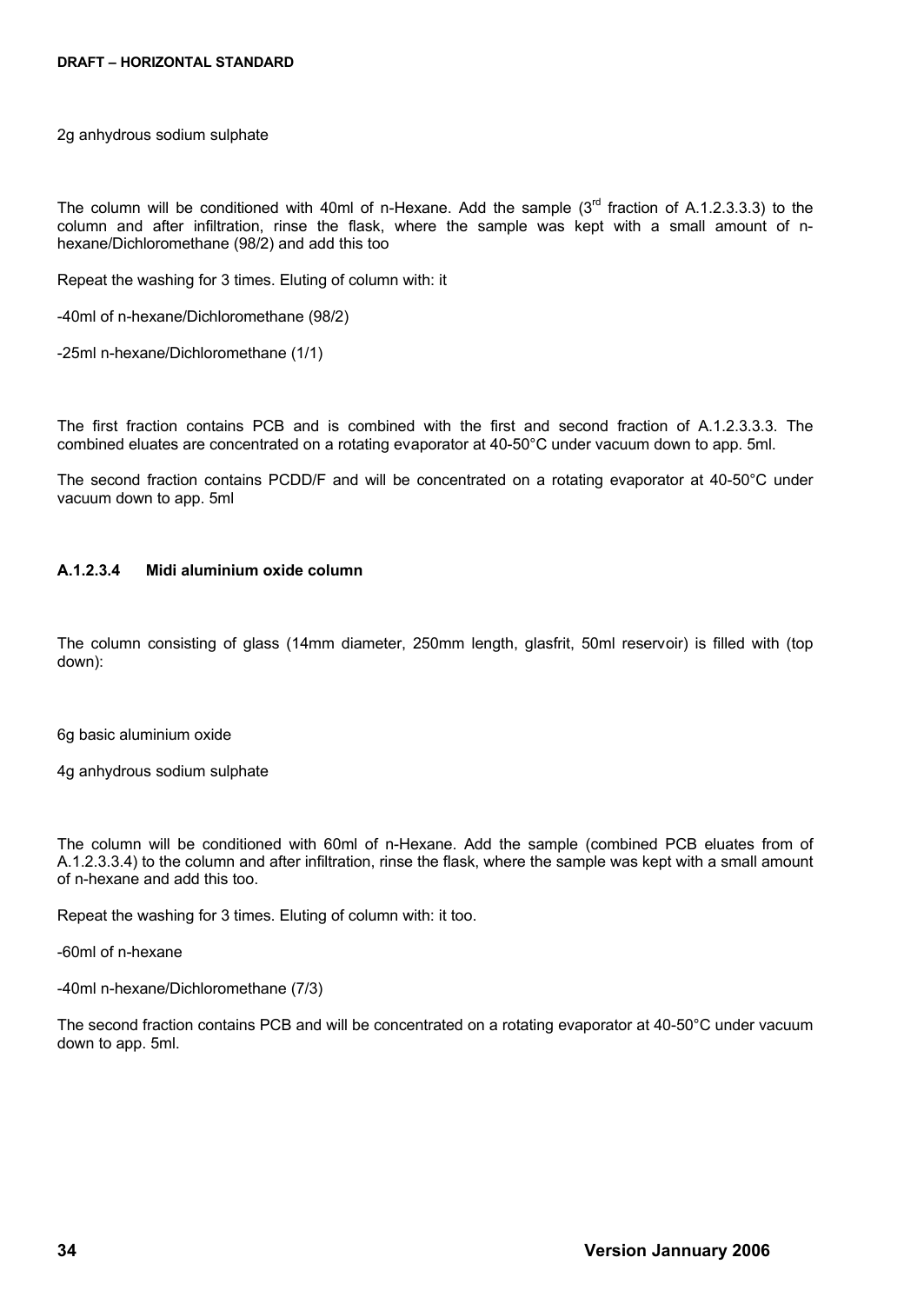### **A.1.2.4 Preparation of sample solution for measurement**

### **A.1.2.4.1 PCDD/F**

The concentrated eluate from the clean-up procedure, see schematics, is quantitatively transferred to a graduated conical vial (e.g. Suppelco Receiving Vessel Cat.No. 64723). Rinse the larger vial with toluene and add the rinse to the conical vial.. Concentrate the sample by applying a gentle  $N<sub>2</sub>$ -stream down to 100 µl and add 25 µl 1,2,3,4-<sup>13</sup>C<sub>12</sub>-TCDF (concentration = 100 ng/ml). Adjust the endvolume to 100 µl. Transfer the sample to an autosampler vial with conical 100µl insert and seal it with a teflon lined crimp cap. The vial should be labeld with sample ID and type of analyte. The sample can be stored in the dark at room temparature until meaurement. For longer period of time the sample has to be stored in a regrigerator at app  $+5^{\circ}$ C.

### **A.1.2.4.2 PCB**

The concentrated eluate from the clean-up procedure, see schematics, is quantitatively transferred to a graduated conical vial (e.g. Suppelco Receiving Vessel Cat.No. 64723). Rinse the larger vial with toluene and add the rinse to the conical vial.. Concentrate the sample by applying a gentle N<sub>2</sub>-stream down to 100  $\mu$ l and add 25  $\mu$ l <sup>13</sup>C<sub>12</sub>-PCB-209 (concentration = 100 ng/ml). Adjust the endvolume to 100  $\mu$ l. Transfer the sample to an autosampler vial with conical 100µl insert and seal it with a teflon lined crimp cap. The vial should be labeld with sample ID and type of analyte. The sample can be stored in the dark at room temparature until meaurement. For longer period of time the sample has to be stored in a regrigerator at app +5°C.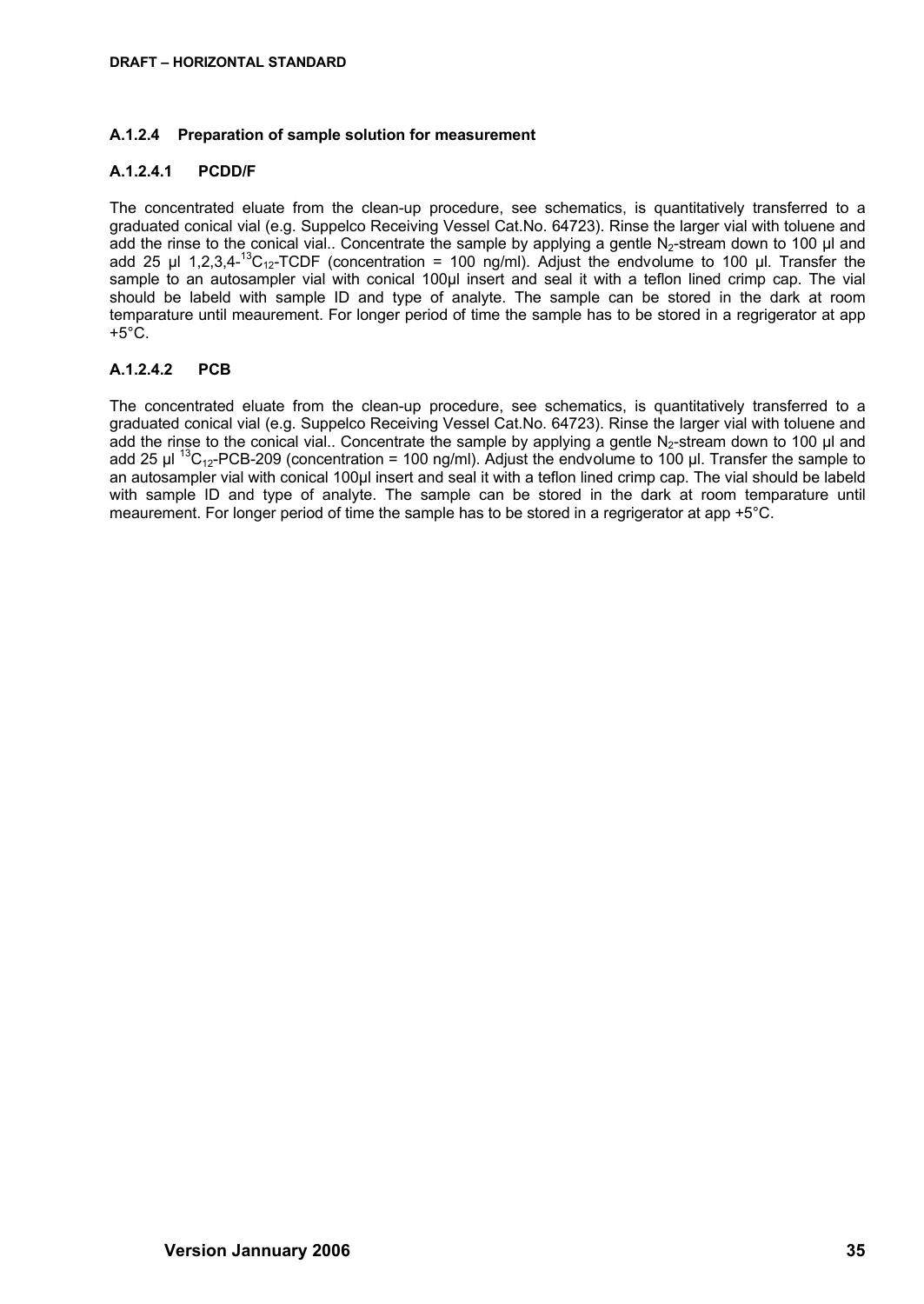# <span id="page-35-0"></span>**A.2 Example B to …**

The following table gives a non comprehensive list of available international standard methods, which contain descriptions of approved clean-up methods. Due to the modular design of the described methods laboratories may chose an appropriate combination of these clean-up steps according to need of the sample matrix and their available equipment.

| <b>Method</b>                                                                                      | Analyte                 | <b>Matrix</b>                                                                                     | Origin     |
|----------------------------------------------------------------------------------------------------|-------------------------|---------------------------------------------------------------------------------------------------|------------|
| EN $1948 - 2,3$                                                                                    | PCDD/F                  | Emission                                                                                          | EU         |
| <b>JIS K 0311</b>                                                                                  | PCDD/F<br>coplanar PCBs | Emission                                                                                          | Japan      |
| EPA Method T0 9A                                                                                   | PCDD/F                  | Ambient Air                                                                                       | <b>USA</b> |
| EPA Method 1613                                                                                    | PCDD/F                  | Soil, water, ash,<br>waste, chemical<br>products, food,<br>feeds, biota and<br>other matrices     | USA        |
| EPA Method 8280                                                                                    | PCDD/F                  | Soil, water, ash,<br>waste, chemical<br>product, distillation<br>residue, fuels, sludge           | <b>USA</b> |
| EPA Method 8290                                                                                    | PCDD/F                  | Soil, water, ash,<br>waste, chemical<br>product, distillation<br>residue, fuels,<br>sludge, biota | <b>USA</b> |
| <b>EPS 1/RM/19</b>                                                                                 | PCDD/F                  | Paper industry<br>products                                                                        | Canada     |
| EPA Method 1668                                                                                    | <b>Coplanar PCBs</b>    | Soil, water, sludge,<br>sediment, biota and<br>other samples                                      | <b>USA</b> |
| Guideline "Determination of<br>Polychlorinated dioxins and<br>Furansin Soil"<br><b>BUWAL, 2001</b> | <b>PCDD/F</b>           | Soil                                                                                              | <b>CH</b>  |
| <b>ISO/DIS 18073</b>                                                                               | PCDD/F                  | Water                                                                                             | <b>INT</b> |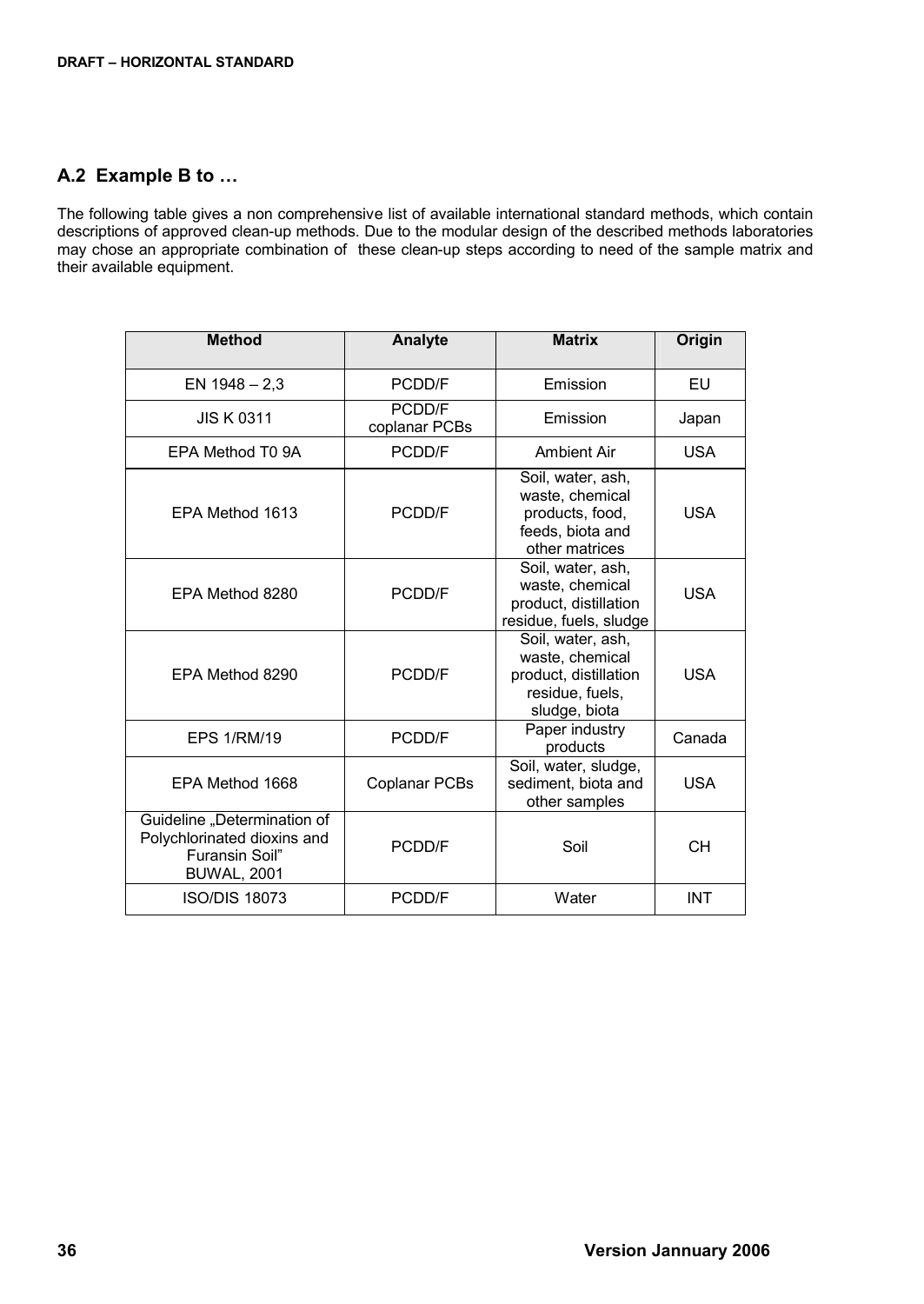# **Annex B** (informative) **Validation**

<span id="page-36-0"></span>To be undertaken after consultation of draft standard